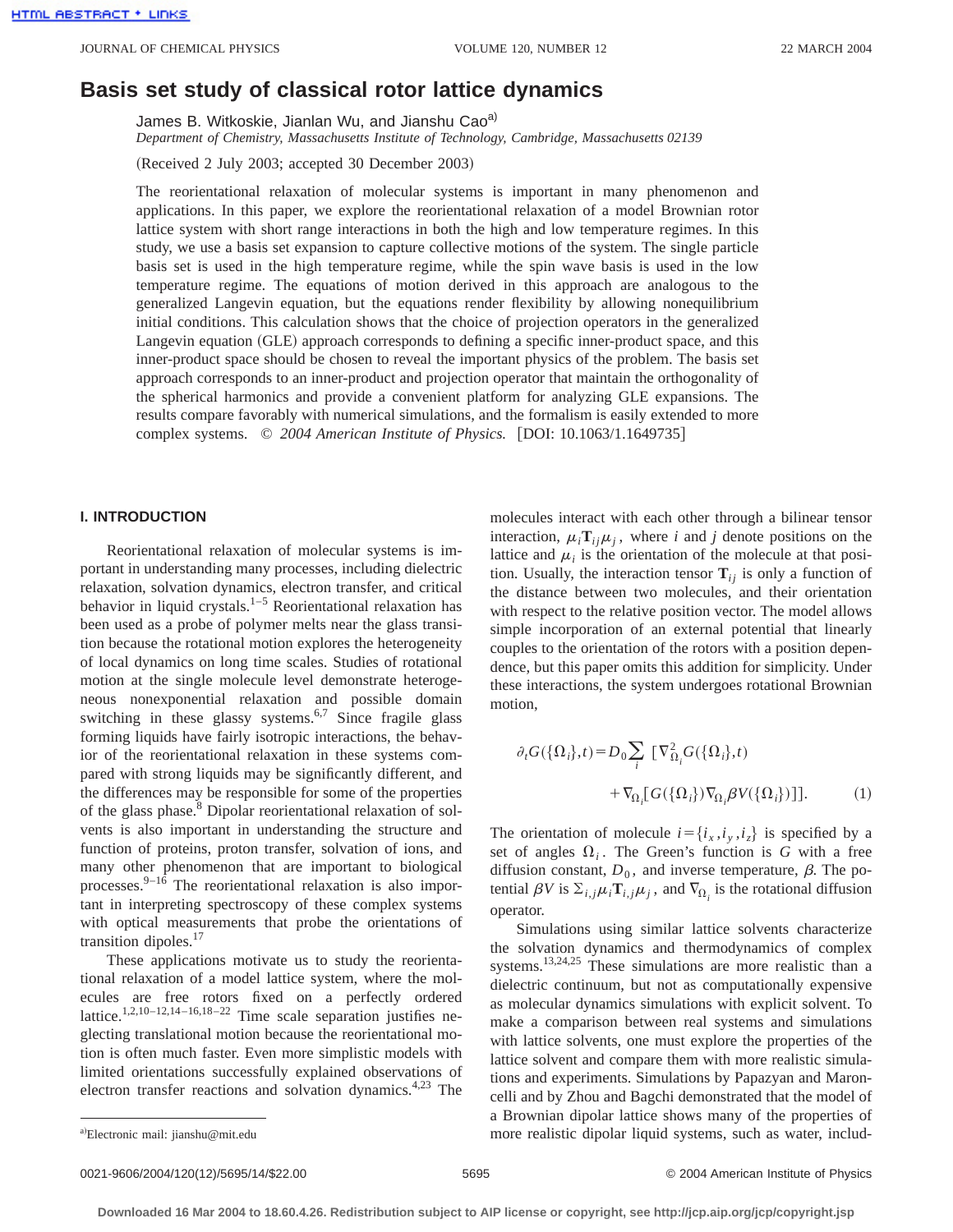ing non-Debye relaxation that fits the Davidson–Cole dielectric response function, which is often used in the analysis of data from real dipolar systems. $10-12$ 

The Brownian dipolar lattice has an extensive history. The thermodynamics of this system was studied by Rosenberg and Lax with a high temperature expansion.<sup>19–21</sup> Erzan and Stell used a variational theory to approximate the low temperature behavior of a similar dipolar lattice system, and Høye and Stell used the linear hypervertex approximation to find the ferroelectic phase transition for off-lattice dipolar hard sphere systems, which have been extensively studied by many authors, including Nienhuis and Deutch.<sup>26–28</sup> Using a similar approach, Zwanzig studied the dielectric relaxation of this system.1,2 Titulaer and Deutch also investigated this system with high temperature expansions to develop a relationship between dielectric relaxation and time correlation functions.22,29 More recently, Loring and Mukamel used the dipolar lattice to describe the solvation of ions, which Papazyan and Maroncelli studied with a Brownian dynamics simulation.<sup>12,14</sup> Berne, and later Bagchi, Chandra, and Rice applied a time-dependent density functional theory to study a similar system.<sup>15,16,30</sup> Their work elucidated the role of interactions as well as translational and rotational diffusion on deviations from Debye relaxation. Several other simulations on this system reveal the role of phase transitions in the dielectric response and quantify non-Debye relaxation.<sup>31,32</sup>

As discussed in Appendix C, the high temperature, *T*, expansion for the dipolar lattice starts from the simple isotropic solution of the high temperature phase and systematically incorporates corrections of order  $T^{-n}$ <sup>1</sup>. These solutions are asymptotic to the high temperature solution and may not extrapolate well into finite temperatures. To correct this difficulty, several authors used projection operator techniques to derive a memory kernel that contains the contributions from interactions between rotors.<sup>10,11,33</sup> We refer to this approach as the standard generalized Langevin equation (GLE) approach because the equations have the same form as those derived from the Liouville equation, except there is no random force and the frequency term is replaced by a decay term. Evaluation of the memory kernel resulting from the GLE approach requires a leading order perturbation expansion, which can also possess some difficulties with extrapolation to finite temperatures. As a result, the agreement between the simulation and the perturbation expansion for the dipoles on a lattice breaks down for moderate dipolar interactions, especially in the long time regime. $10,11$  The asymptotic nature of these perturbation expansions implies that additional terms in the perturbation series will not necessarily improve the agreement.

The difficulty with traditional perturbation solutions motivates us to explore a basis set approach to Brownian dynamics of interacting rigid rotors on a lattice. In a companion paper, we use a similar approach to study the facilitated kinetic Ising model. $34$  In analogy to the use of a basis set in quantum mechanics, we introduce a complete basis set and attempt to diagonalize the diffusion operator within a subspace of the basis set. The basis set gives stability to the equations by partially renormalizing the perturbation expansion, which makes convergence to the finite temperature solution more probable. This renormalization comes from capturing the contributions from collective motions within the truncated basis set. The other perturbation methods incorporate these additional interactions by considering two particle correlations, then three particle correlations, and the sequence continues and results in a failure to capture collective motions at finite order.

The truncated basis set expansion method evaluates the eigenfrequency and memory kernel of the generalized Langevin equation (GLE) by directly incorporating the collective motions of the particles in the system. Unlike the traditional projection operator techniques, the equilibrium distribution contributes to the initial conditions only and are not part of the definition of the memory functions. As will be discussed in Sec. VI, the difference comes from defining a different projection operator, which does not depend on equilibrium so that this approach can be used in systems that are far from equilibrium. The standard GLE approaches with a perturbation expansion to a finite order more closely resemble self-consistent mean field theories, where the particles move in a time dependent potential created by the equilibrium many-body mean field effects. The mean field can give good agreement for short times, but it may fail for longer time scales, where collective motions become important.

This paper shows that the projection operator techniques are much more versatile than one expects from examining the standard GLE approaches. Standard GLE uses a specific basis set and inner product. As discussed in Appendix A, the equations for GLE may not directly write out the higher order basis functions, but one can easily use basis set completeness to show that standard GLE approaches assume a specific basis set and inner-product. The dynamics do not depend on the specific form of the basis set or inner-product, which determine the projection operators. As with all innerproduct spaces, the inner-product and the basis set define the space. If two spaces describe the same physical system, the operators in one space must translate into operators in the other space. However, one can never evaluate the equations exactly and the chosen basis set and inner-product influences the accuracy of the approximations.

The choice of the inner-product space (basis set and inner-product) can help reveal certain physics. The standard GLE approach chooses the inner-product as the integral between two elements with a weighting by the equilibrium distribution. For the lattice rotor problems discussed below, one generally cares about orientational correlations functions. The natural basis set for measuring these quantities is the product of spherical harmonics for each rotor in the lattice (see Sec. II). The inner-product with the weighting by the equilibrium distribution destroys the orthogonality of this basis set. In principle one can use Gram–Schmidt procedures to restore orthogonality, but the new inner-product space has a complicated inner-product, which results in complicated projection operators in terms of the quantities that we want to evaluate—the correlations between various spherical harmonics.

If the inner-product does not include the equilibrium distribution, the orthogonality of the spherical harmonics is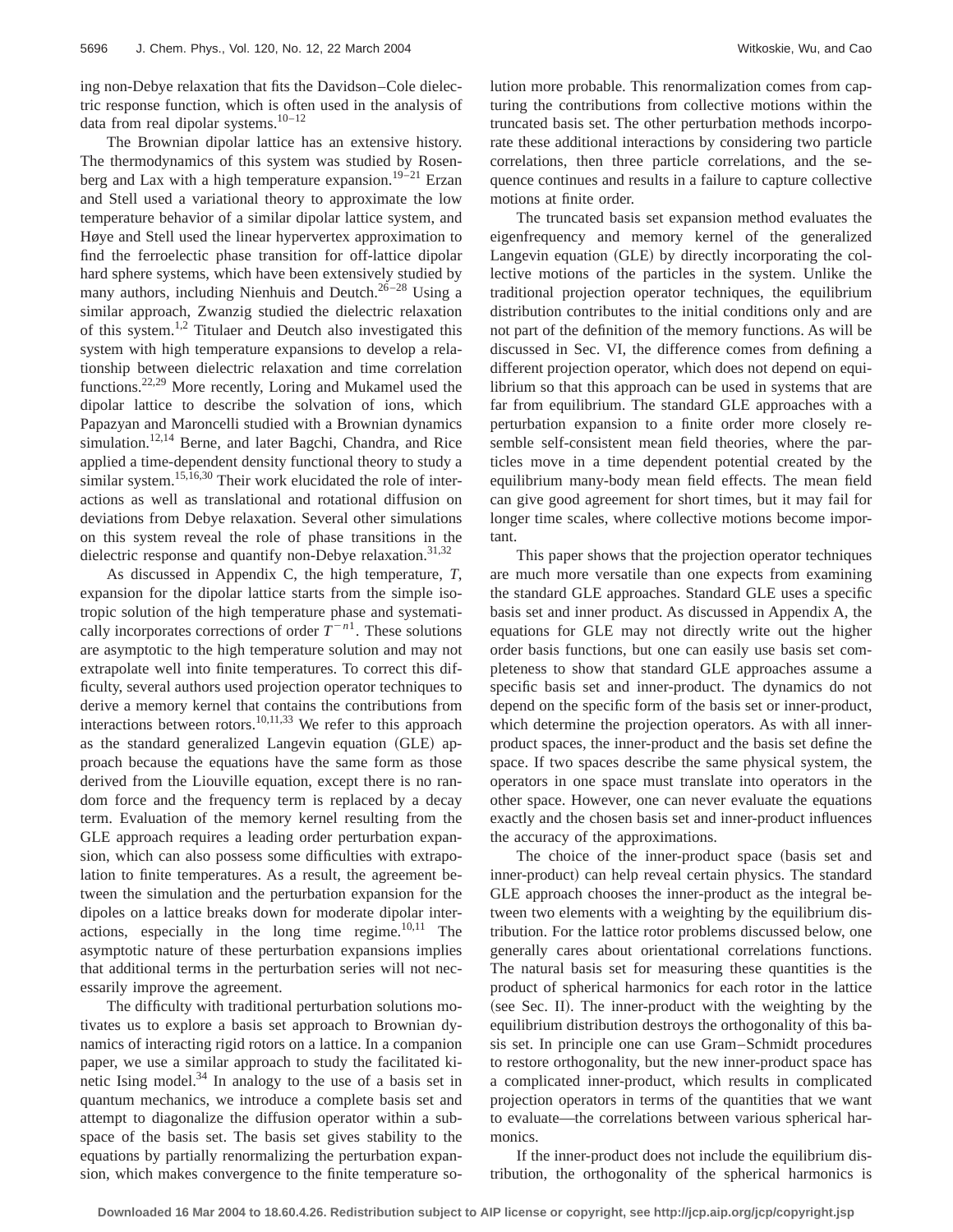maintained for all interactions and temperatures. Orthogonal transformations to other observables are not complicated by the equilibrium distribution. An example in Sec. III A shows that we can easily determine both the vector dependent relaxation and the single rotor relaxation by simple transforms. This vector dependent relaxation can give insight into various collective processes including the validity of ''Onsager's inverted snowball effect.''35 We can also prepare the system in a nonequilibrium initial condition—applying a strong electric field for negative time and then turning the field off at  $t=0$  is an example—and watch the system relax. Standard GLE approaches restrict themselves to fluctuations around equilibrium. The equilibrium independent inner-product space may not be the best choice for all applications, but one should consider the possibility of using inner-products other than those used in standard GLE approaches. In the end, the inner-product, and therefore the projection operator, should be determined by the physics that one wants to reveal.

As a proof of principle, we use the equilibrium independent inner-product to study a simpler system than the dipolar lattice since numerical simulations are easier and the equations are simpler to interpret. The equilibrium independent inner-product allows us to easily explore the vector dependence of the relaxation and explore the role of coupling between different basis elements in the relaxation of the system. The coupling to different basis elements correspond to different relaxation mechanisms, and can give better physical insight into the behavior of the system. Applications to more complicated systems will be addressed in future work. We restrict ourselves to a two dimensional lattice with the molecular orientations also in the plane so that each molecule is described by a single angle,  $\theta_i$ . The interactions are nearest neighbors (NN) with a directional dependence that resembles the dipolar interaction in two dimensions,

$$
\beta V = \sum_{i,j=\text{NN}} -J(\mu_i \cdot (i-j))(\mu_j \cdot (i-j)) + J\mu_i \cdot \mu_j
$$
  
= 
$$
\sum_{i} 2J \cdot \cos(\theta_i + \theta_{i+(\binom{0}{1})} - 2J \cdot \cos(\theta_i + \theta_{i+(\binom{1}{0})}).
$$
 (2)

This interaction is chosen because the tensors  $\mathbf{T}_{ij}$  have many properties that appear in the dipolar tensor, including  $\Sigma_i \mathbf{T}_{ii}$  $=0$ . Zwanzig performed a direct perturbation expansion of the dipolar tensor and many of his expressions do not depend on the exact form of  $\mathbf{T}_{ii}$  so we can directly compare our basis set approach with Zwanzig's perturbation expansion.<sup>1,2</sup> These properties also simplify evaluation of these expressions, since it makes cancellations among different terms more apparent.

Redefining the angles that correspond to the  $\mu_i$ 's maps this problem into the classical *xy* plane rotor model with the exotic Kosterlitz–Thouless phase transition  $[(\theta_{2i} \rightarrow \theta_{2i}),$  $(\theta_{2i+\binom{1}{0}} \rightarrow -\theta_{2i+\binom{1}{0}}), \ (\theta_{2i+\binom{0}{1}} \rightarrow \pi - \theta_{2i+\binom{0}{1}}), \text{ and } (\theta_{2i+\binom{1}{1}})$  $\rightarrow \theta_{2i+({}^{1}_{1})} - \pi)$ ].<sup>36–38</sup> Although we are mainly concerned with the high temperature basis set expansion, we address some of the issues associated with a spin-wave basis set in the low temperature regime in Sec. V. Similar to the results for the dipolar lattice, the short time behavior displays a

many-body effect on the motions of a single dipole, but longer time behavior depends on collective motions.<sup>10,11,15</sup> Unlike the dipolar system, our system cannot be frustrated so the single rotor correlation function is not slower than the many-body correlations. We show that the harmonic modes of spin-waves capture both the short and the longer time scale behavior with deviations in the intermediate time regime. The success of spin waves in the low temperature regime and the single particle basis set in the high temperature regime is similar to local clustering modes versus hydrodynamic modes discussed in applications of mode coupling theory.33,39

The rest of the paper is organized as follows: Section II introduces the basis set formalism in a general context for lattice rotor models. In Sec. III we demonstrate application of this formalism to the specific model discussed above. Section IV presents a numerical comparison between the direct perturbation expansion, a memory kernel expansion, and the truncated basis set. For completeness, we discuss the low temperature spin-wave approximation in Sec. V and conclude in Sec. VI.

# **II. CORRELATION FUNCTIONS AND THE BASIS SET**

In this section we will introduce the application of the truncated basis set method to a three-dimensional lattice with arbitrary bilinear interactions. The discussion is general, but we apply these methods to a simpler two-dimensional system in Sec. III because we can perform accurate simulations of this system. The important measured quantities are the correlation functions of the orientations of the rigid rotors. In this paper, we calculate the autocorrelation function of a single rotor. This correlation function is important in understanding the dielectric properties of neat solvents and in interpreting two-dimensional spectroscopy of a solute in a dilute solvent, such as HDO in  $D_2O$ . Choosing the direction that we measure the rotor's orientation as the *z* axis, the autocorrelation function can be written as

$$
\mu_i^z(t)\mu_i^z(0) = \overline{\cos(\theta_i(t))\cos(\theta_i(0))}
$$
  
= 
$$
\frac{4\pi}{3} \overline{Y_{1,0}(\Omega_i(t))Y_{1,0}(\Omega_i(0))},
$$
 (3)

where the overbar denotes expectation,  $\mu_i^z(t)$  is the *z* component of the rotor's orientation vector,  $\theta_i(t)$  is the corresponding angle in polar coordinates, and  $Y_{1,0}$  is the spherical harmonic,  $Y_{1,0} = \sqrt{3/(4 \pi)} \cos(\theta)$ . In fact, all important observable can be expressed in terms of correlations between elements of the orthogonal basis set,

$$
\chi(\lbrace l_i, m_i, \Omega_i(t) \rbrace) = \prod_i Y_{l_i, m_i}(\Omega_i(t)). \tag{4}
$$

For the single-particle autocorrelation function, all rotors are in the  $Y_{0,0} = 1/\sqrt{4\pi}$  state except for rotor *i*. The correlation between two basis elements,  $\chi({l_i, m_i, \Omega_i(t)})$  and  $\chi(\lbrace l'_i, m'_i, \Omega_i(t') \rbrace)$  can be formally written as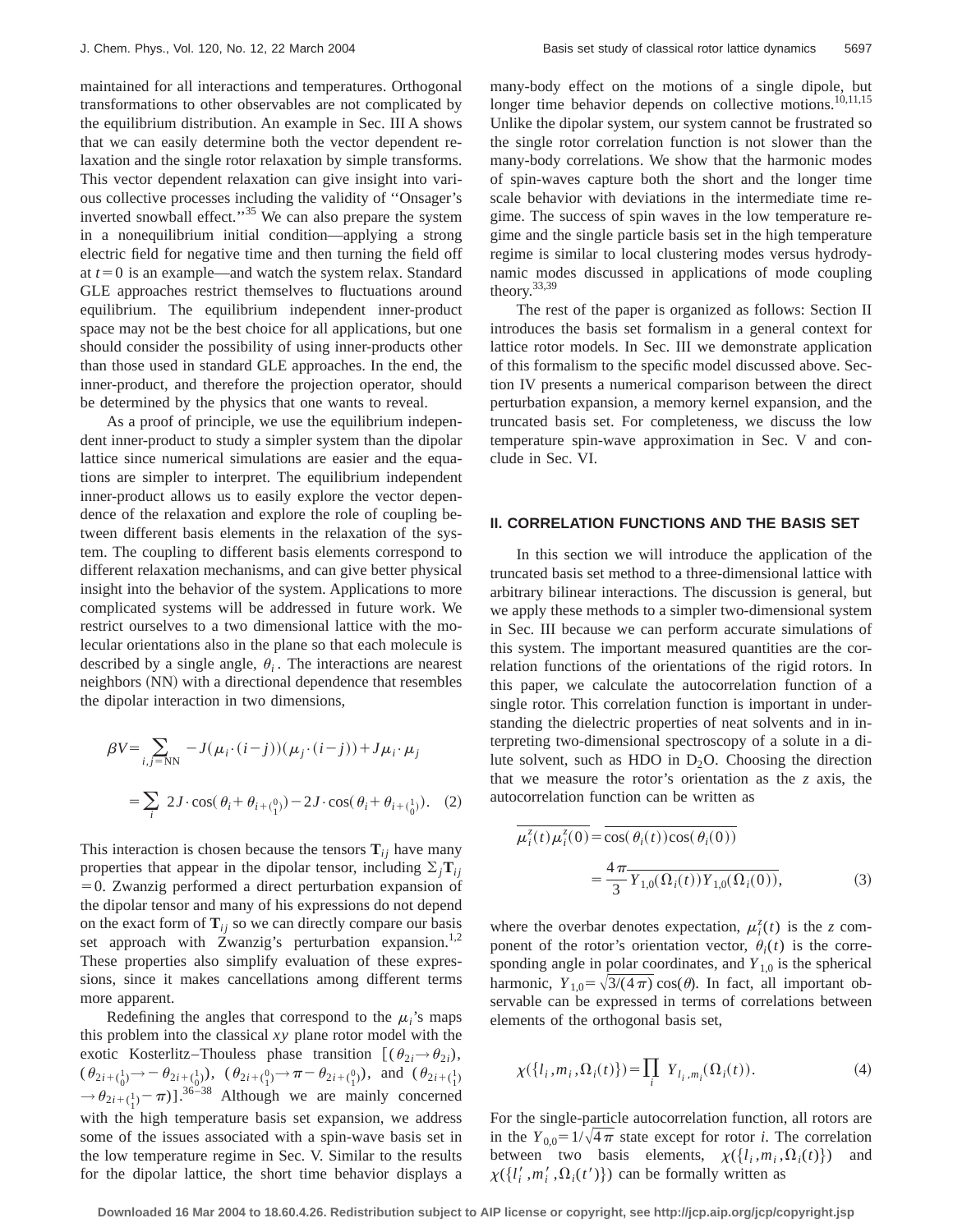$$
\int \prod_{i} \frac{d\Omega_{i}}{4\pi} \chi^{\dagger}(\{l_{i}, m_{i}, \Omega_{i}\})
$$
  
× $\exp[\mathbf{D}(t-t')] \chi(\{l'_{i}, m'_{i}, \Omega_{i}\}) \rho_{\text{eq}}(\{\Omega_{i}\}),$  (5)

where **D** is the diffusion operator defined by the Green's function and  $\rho_{eq}(\{\Omega_i\})$  is the equilibrium distribution. If we have time translational invariance, we can set  $t'=0$ . The diffusion operator is not Hermitian and must be applied to the right. By defining an inner-product,  $\langle A|B \rangle$  $= \int (d\Omega_i/(4\pi))A^{\dagger}B$ , and using bra-ket notation, we rewrite the equation in terms of the adjoint operator, **D**†,

$$
\langle \chi(\{l_i, m_i, \Omega_i\}) | \exp[\mathbf{D}t] \chi(\{l'_i, m'_i, \Omega_i\}) \rho_{\text{eq}}(\{\Omega_i\}) \rangle
$$
  
= 
$$
\langle \exp[\mathbf{D}^\dagger t] \chi(\{l_i, m_i, \Omega_i\}) | \chi(\{l'_i, m'_i, \Omega_i\}) \rho_{\text{eq}}(\{\Omega_i\}) \rangle
$$
  
(6)

with

$$
\mathbf{D}^{\dagger} = D_0 \sum_{i} [\nabla_{\Omega_i}^2 - [\nabla_{\Omega_i} \beta V(\{\Omega_i\})] \nabla_{\Omega_i}]. \tag{7}
$$

The equilibrium and dynamic parts can be separated by using basis set completeness,  $\mathbf{I} = \sum |\chi(\{l_i, m_i, \Omega_i\})\rangle$  $\times \langle \chi(\{l_i, m_i, \Omega_i\})|$ , which results in the expression

$$
\langle \exp[\mathbf{D}^{\dagger}t] \chi(\{l_i, m_i, \Omega_i\}) | \chi(\{l'_i, m'_i, \Omega_i\}) \rho_{eq}(\{\Omega_i\}) \rangle
$$
  
= 
$$
\sum_{l''_i, m''_i} \langle \exp[\mathbf{D}^{\dagger}t] \chi(\{l_i, m_i, \Omega_i\}) | \chi(\{l''_i, m''_i, \Omega_i\}) \rangle
$$
  

$$
\times \langle \chi(\{l''_i, m''_i, \Omega_i\}) | \rho_{eq}(\{\Omega_i\}) | \chi(\{l'_i, m'_i, \Omega_i\}) \rangle. \tag{8}
$$

In this expression,  $\rho_{eq}(\{\Omega_i\})$  can be considered a self-adjoint operator. The equilibrium contribution is the initial conditions for the propagation of the equation and can be replaced by nonequilibrium initial conditions. The high temperature limit,  $\beta=0$ , corresponds to free diffusion with a diagonal correlation function,

$$
\langle \exp[-\mathbf{D}^{\dagger}t] \chi(\{l_i, m_i, \Omega_i\}) | \chi(\{l'_i, m'_i, \Omega_i\}) \rho_{\text{eq}}(\{\Omega_i\}) \rangle
$$
  
= 
$$
\prod_i \delta_{l_i, l'_i} \delta_{m_i, m'_i} \exp[-\lambda(\{l_i, m_i\})t],
$$
 (9)

where  $\lambda({l_i, m_i}) = D_0 \Sigma_i l_i^2$ . Since each dipole is acting independently in this high temperature limit, the decay of the dipolar orientation,  $\langle \cos(\theta_i(t))\cos(\theta_i(0)) \rangle$ , will decay as a single exponential which is consistent with normal Debye behavior. Adding interactions will naturally cause deviations from this behavior.

As in quantum mechanics, if the angular dependence of the potential comes from a bilinear form, we can express the potential as the product between  $Y_{1,m}(\Omega_i)$  and  $Y_{1,m}(\Omega_i)$ spherical harmonics. The potential couples basis set elements whose angular momentum quantum numbers,  $l_i$ , differ by one on two rotors or by two on a single rotor. This scenario is similar to the spirit of mode coupling with the hierarchical coupling structure. For a weak potential, the fast decay of the diffusion term  $exp[-\lambda({l_i},m_i])]$  dominates the modes with large  $\lambda(\{l_i, m_i\})$  values and the potential term can be neglected. These observations give a natural scheme for performing a basis set expansion for high temperatures. We truncate the summation in Eq.  $(8)$  at the point where the diagonal free diffusion term dominates the coupling between basis set elements. Then we approximately diagonalize this truncated basis set with respect to the diffusion operator and solve for the equation of motion.

The simplest interpretation of this approach is a matrix propagation scheme with the matrix elements of  $\mathcal M$  determined by  $\langle \mathbf{D}^{\dagger}\chi(\{l_i, m_i, \Omega_i\})|\chi(\{l'_i, m'_i, \Omega_i\})\rangle$  and initial conditions determined by  $\langle \chi(\lbrace l'_i, m'_i, \Omega_i \rbrace)|\rho_{eq}(\lbrace \Omega_i \rbrace)|$  $\chi(\lbrace l_i'',m_i'',\Omega_i \rbrace)$ . As demonstrated in the next section, diagonalization of even the simple two dimensional requires some approximations, but excellent agreement with simulation at fairly strong interactions requires only a few basis elements. The truncated basis set approach outlined above applies to many different systems. The only requirements are a complete basis set and local coupling between elements of the basis set. If this is not the case for the chosen basis set, a different basis set should be explored. As an example, in Sec. V we use the collective spin wave basis set to capture the long time low temperature behavior of a single rotor. These results demonstrate the importance of choosing a proper basis set.

The basis set approach can also be interpreted as a projection operator technique with projection operators defined by  $\sum_i | \chi_i \rangle \langle \chi_i |$ , where the sum is over the elements that span the range of the projection. This simple result is discussed in Appendix A. Appendix A also shows the equivalence of the standard GLE approach to this projection operator. This result is expected since most of the results of the projection operator approaches do not depend on the specific form of the projection operator.

# **III. SINGLE ROTOR CORRELATIONS IN THE TWO-DIMENSIONAL SHORT RANGE MODEL**

To maintain consistency between the two-dimensional model and the general framework outlined in the preceding section, we define our single particle basis set for the twodimensional model with the sine and cosine functions. In three dimensions, the cosine function corresponds to the  $Y_{l,0}$ spherical harmonic. The choice of these trigonometric functions makes it easier to visualize. To simplify notation, we define  $\vec{\mu}_i^1 = \cos(l \cdot \theta_i)$  and  $\vec{\mu}_i^2 = \sin(l \cdot \theta_i)$ , and denote the set  $\{\vec{\mu}_{li}^1, \vec{\mu}_{li}^2\}$  as  $\vec{\mu}_{li}$ , and  $\vec{\mu}_{1i}$  as  $\vec{\mu}_i$ . With these definitions, the potential is

$$
\beta V = J \sum_{i,j} \vec{\mu}_i \cdot \mathbf{T}_{i,j} \cdot \vec{\mu}_j \tag{10}
$$

with

$$
\mathbf{T}_{i,j} = \begin{pmatrix} 1 & 0 \\ 0 & -1 \end{pmatrix} (\delta_{j,i \pm \binom{1}{0}} - \delta_{j,i \pm \binom{0}{1}}). \tag{11}
$$

The Kronecker delta ensures nearest-neighbor interactions with the proper directional dependence. From our definitions of  $\vec{\mu}_{li}$ , we build an orthogonal basis set, which can be blocked into several groups,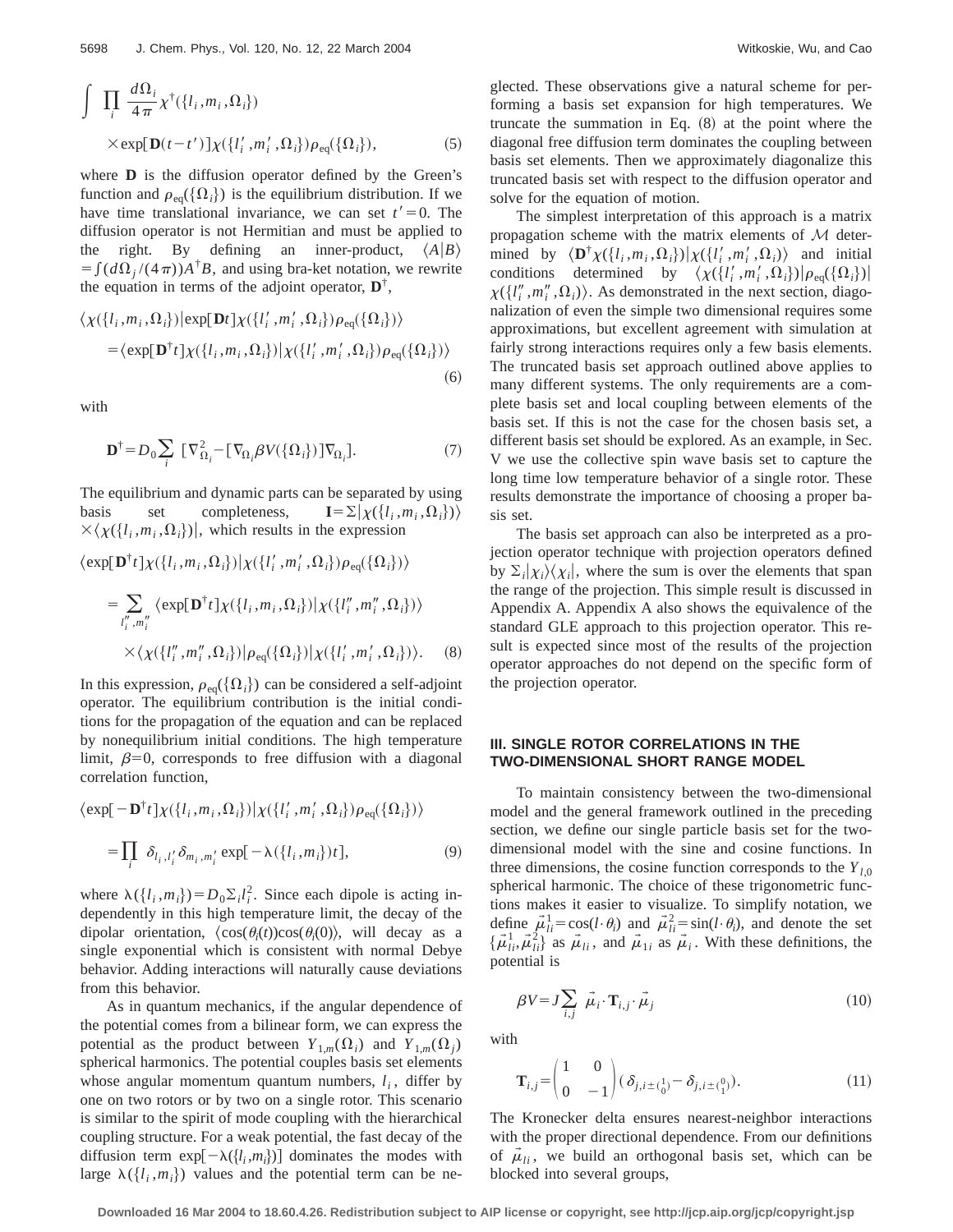$$
A_0 = 1,
$$
  
\n
$$
(A_1)^{\alpha}_{i} = \sqrt{2} \vec{u}_{i}^{\alpha},
$$
  
\n
$$
(A_2^1)^{\alpha\beta}_{ij} = 2 \vec{\mu}_{i}^{\alpha} \vec{\mu}_{j}^{\beta} \quad (j > i), \quad (A_2^2)^{\alpha} = \sqrt{2} \vec{\mu}_{2i}^{\alpha},
$$
  
\n
$$
(A_3^1)^{\alpha\beta\gamma}_{ijk} = 2^{3/2} \vec{\mu}_{i}^{\alpha} \vec{\mu}_{j}^{\beta} \vec{\mu}_{k}^{\gamma} \quad (k > j > i),
$$
  
\n
$$
(A_3^2)^{\alpha\beta}_{ij} = 2 \vec{\mu}_{2i}^{\alpha} \vec{\mu}_{j}^{\beta} \quad (j \neq i), \quad (A_3^3)^{\alpha} = \sqrt{2} \vec{\mu}_{3i}^{\alpha},
$$
  
\n...

This basis set is orthonormal with respect to the innerproduct  $\langle A|B \rangle = \int \prod_i (d\theta_i/(2\pi))A^{\dagger}B$ , which is not the thermal equilibrium average used in most GLE formalisms. Throughout this paper italic characters, such as *i*, *j*, and *k* refer to a lattice position, *x* and *y*, and the greek characters, such as  $\alpha$ ,  $\beta$ ,  $\gamma$  refer to the two vector components, sin or cos, so that  $\vec{\mu}_{li}^{\alpha=1}_{(0)} = \cos(l \cdot \theta_{(0)}^0)$  and  $\vec{\mu}_{li}^{\alpha=2}_{(0)} = \sin(l \cdot \theta_{(0)}^0)$ , where  $l=1, 2, 3$  in the basis set defined above and we drop the 1 for the  $l=1$  term. The order of the italic characters corresponds to the order of the greek characters (first position of the italic characters corresponds to first position of the greek characters, etc.). Although higher order basis functions can be included, we truncate the basis set at third order. From this basis set we are able to evaluate Eq.  $(8)$ . The  $A_2$ basis functions do not couple to any of the odd modes, unless we apply an external potential, and will be neglected. The *A*<sup>3</sup> 3 basis functions do not couple to the  $A_1$  basis set and will also be neglected. These approximations leave us with three types of basis functions, which we will label as  $A_1 \rightarrow a_1$ ,  $A_3$  $\rightarrow a_2$ ,  $A_3^2 \rightarrow a_3$ . In the diffusion equation, Eq. (1), we redefine time to make thermal diffusion unity so that the adjoint diffusion operator becomes

$$
\mathbf{D}^{\dagger} = \sum_{i} \left[ -\partial_{\theta_{i}}^{2} - \left( 2J \sum_{j \neq i} \vec{u}_{j}^{\prime} \cdot \mathbf{T}_{i,j} \cdot \vec{u}_{i} \right) \partial_{\theta_{i}} \right],
$$
 (13)

where  $(\vec{u}'_j)^\alpha = \partial_{\theta_j} \vec{u}^\alpha_j = \{-\sin(\theta_i), \cos(\theta_i)\}\$ . With these redefinitions, the adjoint operator acting on the  $a_1$  basis functions gives

$$
\mathbf{D}^{+}(a_{1})_{i}^{\alpha} = -(a_{1})_{i}^{\alpha} - \sqrt{2}J\mathbf{T}_{ij}^{\alpha\xi}\vec{u}_{j}^{\xi} + \sqrt{2}J(\mathbf{B}_{2})_{i}^{\alpha\xi}\mathbf{T}_{ij}^{\xi\nu}\vec{u}_{j}^{\nu}.
$$
\n(14)

Summation is implied for all repeated indices and we introduce a matrix operator to simplify notation,

$$
(\mathbf{B}_m)_i = \begin{bmatrix} \cos(m\,\theta_i) & \sin(m\,\theta_i) \\ \sin(m\,\theta_i) & -\cos(m\,\theta_i) \end{bmatrix} . \tag{15}
$$

It is important to note that the first number in  $(\mathbf{B}_m)$ <sup>*i*</sup> does not refer to an index. The product of  $(\mathbf{B}_m)$ <sub>i</sub> $\overline{u}_i$  is a vector formed from a sum of products of  $\{\cos(m\theta_i), \sin(m\theta_i)\}\)$  and can be decomposed into several elements of our basis set and should not be regarded as a single term.

### **A. A simple first order ansatz**

The simplest approximation ignores the coupling to basis functions outside of the  $(a_1)$  class and the equilibrium contribution since these effects are small for small *J*. The lowest order truncation allows us to exactly diagonalize the diffusion operator within the basis set by defining Fourier modes,

$$
(\widetilde{a}_1)_k^{\alpha} = \frac{1}{N} \sum_i \exp(-Ik \cdot i)(a_1)_i^{\alpha},
$$

~*˜*

where *N* is the length of the lattice, *I* is the imaginary number, and *i* refers the lattice position. The Green's function becomes

$$
\sum_{k,\alpha} |(\tilde{a}_1)_k^{\alpha} \rangle e^{-\lambda_k t} \langle (\tilde{a}_1)_k^{\alpha} |,
$$
\n(16)

where  $|\cdot \cdot \cdot\rangle$  and  $\langle \cdot \cdot \cdot|$  represent the bra-ket structure and the eigenvalues,  $\lambda_k$ , have a simple form,  $\lambda_k = -[1]$  $+2J(\cos(k_x)-\cos(k_y))$ . This expression shows a complex *k* vector dependence of the relaxation. The small *k* vector relaxation is similar to the relaxation predicted for free diffusion because the interaction is short ranged. For larger *k* vectors, the effects of the lattice structure on the relaxation become apparent. The relaxation in the *x* direction is faster than free diffusion while the relaxation in the *y* direction is slower. The favorable interaction for the  $cos(\theta_i)cos(\theta_{i\pm(\lambda_i)})$  results in faster relaxation for the *x* direction and the unfavorable interaction for  $cos(\theta_i)cos(\theta_{i\pm(\theta_i)})$  results in the slower relaxation in the *y* direction. In the large lattice limit, *N*  $\rightarrow \infty$ , the single rotor orientation correlation function becomes

$$
\langle \cos(\theta_i(t)) | \cos(\theta_i(0)) \rangle
$$
  
=  $\frac{1}{2} \int \frac{dk_x}{2\pi} \frac{dk_y}{2\pi} \exp[-t - 2Jt \cos(k_x) + 2Jt \cos(k_y)]$   
=  $e^{-t} I_0^2(2Jt)$ , (17)

where  $I_0$  is the zeroth order Bessell function, and time is scaled so that  $D_0=1$ . The first order calculation is easily generalized to any bilinear potential with a well-defined discrete Fourier transform, by replacing the  $cos(k_{x,y})$  terms with the appropriate transfer matrix, which may mix the  $sin(\theta_i)$ and  $cos(\theta_i)$  basis sets. The result also extends to the threedimensional case with the appropriate transfer matrix. As mentioned above, *J* is scaled by  $\beta/2$  and time is scaled so that  $D_0 = 1$ .

In the long time limit, the orientation correlation function decays with an effective diffusion constant,  $D_{\text{eff}}=1$ 24*J*. This result is reminiscent of the effective diffusion constant on rough energy surfaces derived by Zwanzig.<sup>40</sup> For weak interactions, there is no collective motions. Each rotor moves independently and the interactions simply impede the motion of the rotor, which slows down the overall rate of diffusion. The Bessell function comes from the integration over  $cos(k_x)$  and  $cos(k_y)$ , which is similar to Zwanzig's prescription for calculating the effective diffusion constant,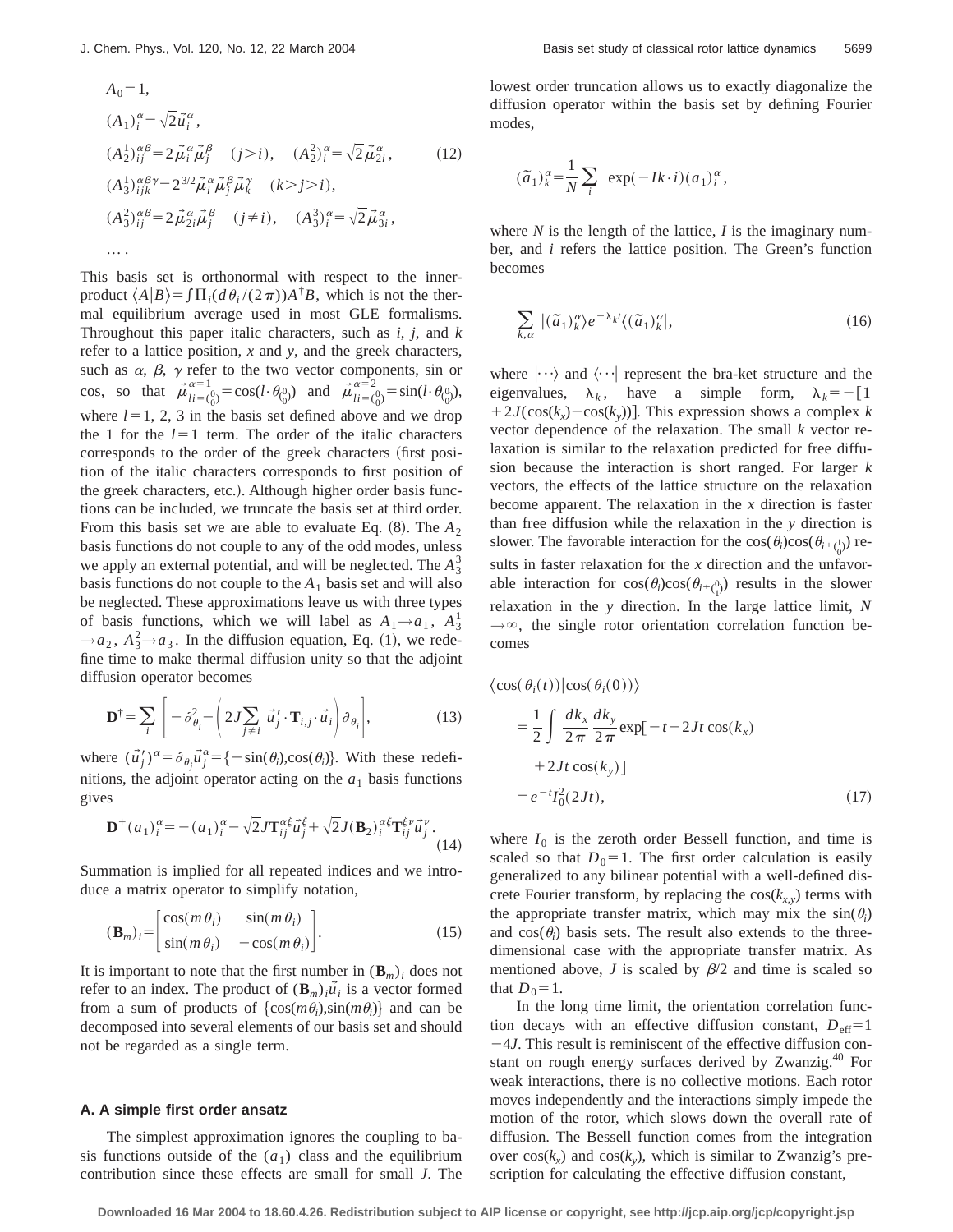

FIG. 1.  $\langle \cos[\theta_i(t)] \cos[\theta_i(0)] \rangle$  autocorrelation function for *J* = 0.20. Note that the high *T* direct perturbation result fails to fit the simulation even for this weak interaction, but the first order basis set has good agreement. The memory kernel result is not shown since it would be superimposed on the second order basis set result.

$$
D_{\text{eff}} = D_0 \cdot \left[ \int \frac{d\theta}{2\pi} \exp(-\beta V(\theta)) \right] \left[ \int \frac{d\theta}{2\pi} \exp(+\beta V(\theta)) \right],
$$
\n(18)

with  $D_0$  being the free diffusion constant.

Within the first order calculation, the relaxation of any *k* vector is given by exponential Debye behavior, but the relaxation of a single rotor, which is a sum of *k* vectors is non-Debye. The Debye behavior for first order comes from the simple Fourier diagonalization scheme that results in simple first order harmonic expressions for the relaxation of each mode. As the temperature is lowered, *J* increases, higher order effects explored below cause the spectrum of relaxation times to deviate from a monoexponential resulting in non-Debye behavior for the relaxation of a single dipole and each *k* vector component. These first order result are consistent with the finding of Berne that short range interactions do not lead to non-Debye behavior on long length scales, small *k*, but as will be shown below, more accurate calculations by incorporating higher order effects lead to non-Debye relaxation even for systems with nearest neighbor interactions.<sup>30</sup>

The first order result appears to be crude and the solution diverges at  $J=0.25$ , but the agreement with simulation is good for  $J<0.20$ . Figure 1 shows the good agreement, and Sec. IV discusses the reasons for the success of this simple first order ansatz. By inverting the diffusion operator and finding the eigenfunctions, even at this level of approximation, partially renormalizes the quantities, which improves the agreement by capturing the collective behaviors of the system. In the next section we elaborate on incorporating additional basis functions into our expansion, which allows us to achieve an exceptional fit to the simulation for *J*  $=0.30$  and have a reasonable fit for  $J=0.35$ .

### **B. Higher order approximations to the Green's function**

At the simplest level of approximation presented above, the basis set was easily diagonalized. For a more complicated higher order approximation, this is not necessarily the case, but we can still include effects from higher order basis set elements and achieve better agreement with simulation. To achieve this goal we determine the coupling between the basis elements presented in Eq.  $(12)$ . The procedure produces an equation of the form,  $\partial_t \tilde{A}(t) = \mathcal{M}^T \tilde{A}(t)$ , where  $\tilde{A}(t)$  de- $\rightarrow$  $\rightarrow$  $\rightarrow$ notes the coefficients associated with these basis set elements, and the elements of the basis are denoted by omitting the time parameter *t*, and  $\mathcal{M}^T$  is a matrix determined by the diffusion operator,  $\mathcal{M}_{ij} = \langle \tilde{A}_i | \mathbf{D}^\dagger \tilde{A}_j \rangle$ . The time parameter is  $\rightarrow$ omitted since we are referring to the basis functions. Note that the matrix is transposed since we are using the adjoint operator and the basis functions are real. The matrix  $M$  can be subdivided into submatrices  $\mathcal{M}_{ij}$  that correspond to the overlap of elements of the  $a_i$  and  $a_j$  subsets of the basis functions,

$$
\mathcal{M} = \begin{pmatrix} \mathcal{M}_{11} & \mathcal{M}_{12} & \mathcal{M}_{13} \\ \mathcal{M}_{21} & \mathcal{M}_{22} & \mathcal{M}_{23} \\ \mathcal{M}_{31} & \mathcal{M}_{32} & \mathcal{M}_{33} \end{pmatrix} .
$$
 (19)

It is difficult to find the eigenvectors of this matrix, even numerically. Approximately inverting the matrix is simpler so we take the Laplace transform of the equation,  $t \rightarrow z$ , and the propagator becomes  $[\mathbf{I}z + \mathcal{M}^T]^{-1}$ , with the identity operator **I**, and Laplace variable *z*. From an arbitrary initial condition,  $a_i(t=0)$ , the value of the  $a_1(t)$  basis functions at a future time is given by the inverse Laplace transform of

$$
a_1(z) = [\mathbf{I}_z + \mathcal{M}^T]_{11}^{-1} a_1(t=0) + [\mathbf{I}_z + \mathcal{M}^T]_{12}^{-1} a_2(t=0)
$$
  
+ [\mathbf{I}\_z + \mathcal{M}^T]\_{13}^{-1} a\_3(t=0), (20)

where  $a_1(z)$  refers to the Laplace transform of the value of the coefficient associated with the  $a_1$  basis set and  $a_i(t=0)$ is the initial condition for these coefficients. We cannot exactly invert the matrix  $\left[{\bf I}_z + {\bf M}^T\right]$  so we must introduce some approximations. Our first order result corresponds approximating the off diagonal blocks in the first row of  $[Iz]$  $+\mathcal{M}^T$  as zero so that the values of the  $a_1$  basis set are independent of the higher order basis set elements. Higher order approximations require more accurate forms for these matrix elements. The exact forms of the matrix elements of  $M_{ij}$  are presented in Appendix B. We can formally rewrite the *i*1 blocks of the inverse of the matrix  $[Iz + M]$  as

$$
(\mathbf{I}z + \mathcal{M})_{11}^{-1} = (\mathbf{I}z + \mathcal{M}'_{11})^{-1},
$$
  
\n
$$
(\mathbf{I}z + \mathcal{M})_{21}^{-1} = (\mathbf{I}z + \mathcal{M}_{22})^{-1} \mathcal{M}_{23} (\mathbf{I}z + \mathcal{M}_{33})^{-1}
$$
  
\n
$$
\times \mathcal{M}_{31} (\mathbf{I}z + \mathcal{M}'_{11})^{-1},
$$
\n(21)

$$
(\mathbf{I}_{z} + \mathcal{M})_{31}^{-1} = -(\mathbf{I}_{z} + \mathcal{M}_{33})^{-1} \mathcal{M}_{31} (\mathbf{I}_{z} + \mathcal{M}'_{11})^{-1},
$$

where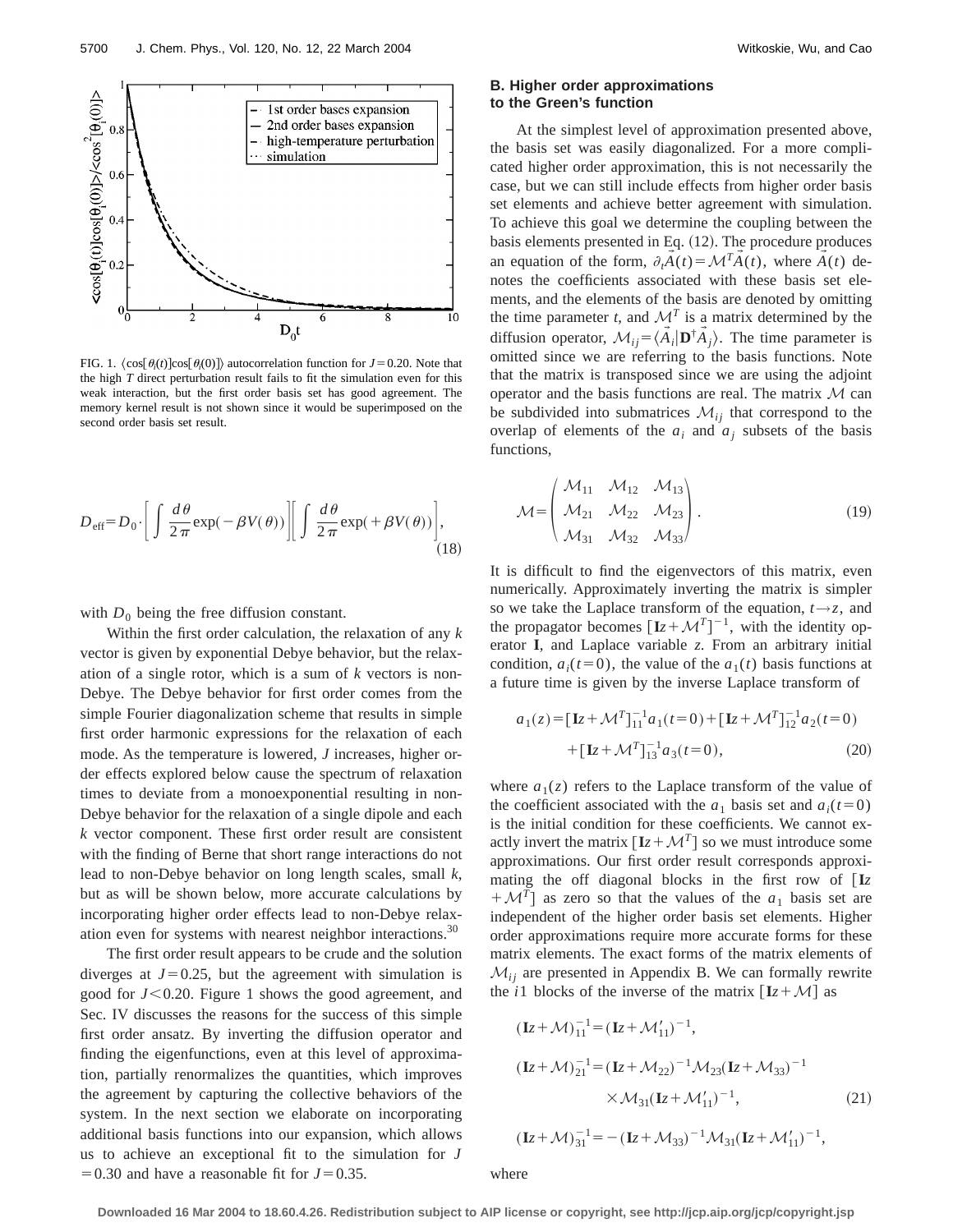This result follows from solving the block matrix equations:

$$
\begin{pmatrix}\n\mathbf{B}_{11} & \mathbf{B}_{12} & \mathbf{B}_{13} \\
\mathbf{B}_{21} & \mathbf{B}_{22} & \mathbf{B}_{23} \\
\mathbf{B}_{31} & \mathbf{B}_{32} & \mathbf{B}_{33}\n\end{pmatrix}\n\begin{pmatrix}\n\mathbf{A}_{11} & \mathbf{A}_{12} & \mathbf{A}_{13} \\
\mathbf{A}_{21} & \mathbf{A}_{22} & \mathbf{A}_{23} \\
\mathbf{A}_{31} & \mathbf{A}_{32} & \mathbf{A}_{33}\n\end{pmatrix}
$$
\n
$$
=\n\begin{pmatrix}\n\mathbf{I}_{11} & \mathbf{0}_{12} & \mathbf{0}_{13} \\
\mathbf{0}_{21} & \mathbf{I}_{22} & \mathbf{0}_{23} \\
\mathbf{0}_{31} & \mathbf{0}_{32} & \mathbf{I}_{33}\n\end{pmatrix},
$$
\n(23)

for each element  $\mathbf{B}_{ij}$ , where  $\mathbf{I}_{ii}$  is an identity matrix for the sub-block and  $\mathbf{0}_{ij}$  is a matrix of zeros. The simplified form follows from the elements of the  $\mathcal{M}_{32}$  being identically zero.

It is important to note that we have calculated these quantities for the adjoint operator so the contributions to the propagation of the elements of the  $(a<sub>1</sub>)$  basis set comes from the  $(I_z + M)_{i1}^{-1}$  terms instead of the  $(I_z + M)_{1i}^{-1}$  matrices that result from using the original diffusion operator. We only need to calculate these block matrices to determine the single spin autocorrelation function, but other matrices may be necessary to calculate higher order correlation functions. These equations are reminiscent of the results derived from the standard projection operator techniques, where the higher order effects of the dynamics become a nonexponential memory kernel. Up to this point the calculation is formally exact except for the truncation of the basis set to the elements of  $a_1$ ,  $a_2$ , and  $a_3$ . For small values of *J*, the terms resulting from the diffusion operator  $D_0 \nabla_{\Omega_i}^2$  dominate the higher order basis functions,  $a_2$  and  $a_3$ , and we can assume that they are approximately diagonal,  $\mathcal{M}_{22} = (z+3)I_{22}$ , and  $\mathcal{M}_{33} = (z+5)I_{33}$ . It is important to note that these assumptions do not capture all of the second order contributions, but the omitted second order contributions result in an expression that changes signs and give a partial cancellation—a random phase approximation. Under these assumptions, we evaluate the matrix elements of  $(I_z + M)_{l_1}^{-1}$ . The form of the 11 block greatly simplifies

$$
\begin{aligned} \left( \left[ \mathbf{I}_{z} + \mathcal{M}'_{11} \right] \right)_{ij}^{\alpha \beta} &\approx \left( z + 1 + \frac{12J^2}{z + 5} \right) \delta^{\alpha \beta} \delta_{ij} \\ &+ J \left( 1 - \frac{12J^2}{(z + 3)(z + 5)} \right) \left( \mathbf{T} \right)_{i,j}^{\alpha \beta}. \end{aligned} \tag{24}
$$

The Fourier transform introduced in Sec. III A also diagonalizes this matrix so the inverse can be calculated analytically although the inverse Laplace transform requires numerical calculation based on this analytic expression. It is important to note that this calculation, without considering other terms, already shows deviations from Debye behavior for every *k* vector even for this locally interacting model. This result is very different from the mean field calculations of Berne, which predicted that only long range interactions caused deviations from Debye theory in the small  $k$  limit.<sup>30</sup> The effects of translational motion on the relaxation was studied by Bagchi and Chandra and has been demonstrated to reduce if not eliminate non-Debye behavior in dipolar systems.<sup>16</sup> Berne's calculation also had translational motion although he did not analyze the interplay between translation and diffusion. The role of translation on non-Debye behavior in systems with short range interactions requires further investigation, but we expect that translation will have an even stronger effect on the non-Debye behavior of short range models.<sup>16</sup>

The other two blocks are easily expressed as products of the inverse of the 11 block expression in Eq.  $(24)$  with the coupling matrices,

$$
\begin{aligned} \left[\mathbf{I}_{z} + \mathcal{M}\right]_{21}^{-1} &\approx \frac{1}{(z+3)(z+5)} \mathcal{M}_{23} \mathcal{M}_{31} \left[\mathbf{I}_{z} + \mathcal{M}'\right]_{11}^{-1}, \\ \left[\mathbf{I}_{z} + \mathcal{M}\right]_{31}^{-1} &\approx \frac{1}{(z+5)} \mathcal{M}_{31} \left[\mathbf{I}_{z} + \mathcal{M}'\right]^{-1}. \end{aligned} \tag{25}
$$

The indexes are omitted, but follow the notation above. It is important to note that the inner product is over both the spinor variables  $(\alpha, \beta)$  and the positions,  $(i, j, etc.)$ , but the  $\sqrt{2} \cos(\theta_i)$  basis function and the  $\sqrt{2} \sin(\theta_i)$  do not mix at any order of the expansion because symmetry prevents a preference for any directions. This result is related to the failure to form long range order for isotropic interactions in twodimensions. The expressions in Eq.  $(24)$  and Eq.  $(25)$  are the approximate second order description of the dynamics that are needed to calculate the autocorrelation function for a single rotor,  $\langle \cos(\theta_i(t))\cos(\theta_i(0)) \rangle$ . Because we neglect nearest neighbor interactions for the higher order basis functions, the Fourier modes in Sec. III A diagonalize this matrix. They need to be supplemented with the initial conditions, which are determined by the equilibrium distribution.

#### **C. Equilibrium contribution**

Although the basis set approach does not require the equilibrium initial condition, we will use the equilibrium so that we can compare our results to the standard GLE approach. The initial conditions are the result of evaluating the Boltzmann distribution,

$$
\langle \chi(\lbrace l_i'',m_i'',\Omega_i \rbrace)|\rho_{eq}(\lbrace \Omega_i \rbrace)|\chi(\lbrace l_i,m_i,\Omega_i \rbrace)\rangle. \tag{26}
$$

The equilibrium distribution can be determined by finding the eigenfunction with zero eigenvalue, but as mentioned above, determination of the eigenfunctions and eigenvalues is difficult for a (infinitely) large matrix. Instead, we evaluate the equilibrium distribution perturbatively. The method follows the derivation of Rosenberg and Lax.<sup>2,10,11,19</sup> We perform a Taylor expansion of the canonical partition function and evaluate Eq.  $(26)$  term by term,

$$
\rho_{\text{eq}} = \eta \exp[-\beta V] = \eta (I - \beta V + \frac{1}{2} (\beta V)^2 - \frac{1}{6} (\beta V)^3 + \cdots),\tag{27}
$$

where  $\eta$  is the normalization constant. Due to rotational symmetry and lack of long range order, the correlation of  $\langle \rho_{eq}(\{\theta_i\})\cos(\theta_i(0))^2 \rangle = 1/2$  for all interaction strengths, so we impose the normalization at the end of the calculation. The equilibrium contribution is calculated for terms that contribute up to second order in *J*. For interactions between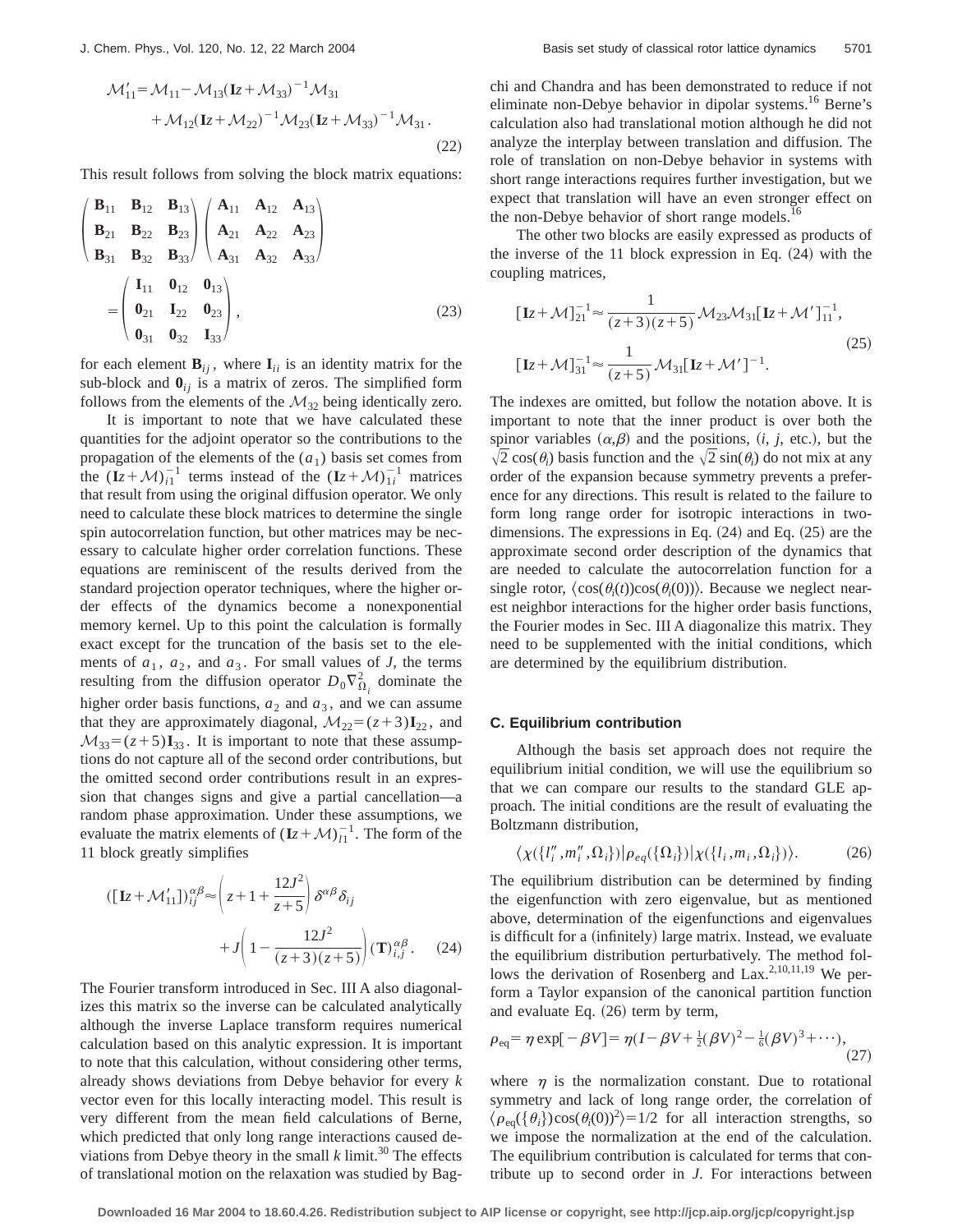elements of the  $a_1$  subset, the contributions come from the nearest neighbors and the next nearest neighbors,

$$
\langle (a_1)_{i}^{\alpha} \rho_{eq}(a_1)_{i}^{\alpha} \rangle = 1,
$$
\n
$$
\langle (a_1)_{i}^{\alpha} \rho_{eq}(a_1)_{i \pm (b_1)}^{\alpha} \rangle = -J + \frac{J^3}{2},
$$
\n
$$
\langle (a_1)_{i}^{\alpha} \rho_{eq}(a_1)_{i \pm (b_1)}^{\alpha} \rangle = J - \frac{J^3}{2},
$$
\n
$$
\langle (a_1)_{i}^{\alpha} \rho_{eq}(a_1)_{i \pm 2(b)}^{\alpha} \rangle = J^2,
$$
\n
$$
\langle (a_1)_{i}^{\alpha} \rho_{eq}(a_1)_{i \pm 2(b)}^{\alpha} \rangle = J^2,
$$
\n
$$
\langle (a_1)_{i}^{\alpha} \rho_{eq}(a_1)_{i \pm 2(b)}^{\alpha} \rangle = -2J^2.
$$
\n
$$
\langle (a_1)_{i}^{\alpha} \rho_{eq}(a_1)_{i \pm (b_1)(b)}^{\alpha} \rangle = -2J^2.
$$
\n
$$
\langle (a_1)_{i}^{\alpha} \rho_{eq}(a_1)_{i \pm (b_1)(b)}^{\alpha} \rangle = -2J^2.
$$

The normalization for the autocorrelation functions is one because the basis functions are properly normalized, although  $\int d\theta_i/(2\pi)\cos(\theta_i)^2 = 1/2$ . We only need the equilibrium contribution to first order for the higher modes since their dynamics contribution is first order in *J*. These contributions are easily related to the dynamical parts calculated in Appendix B,

$$
\langle a_1 \rho_{\text{eq}} a_3 \rangle = -\frac{1}{2} \mathcal{M}_{12},
$$
  

$$
\langle a_1 \rho_{\text{eq}} a_3 \rangle = -\frac{1}{3} \mathcal{M}_{13},
$$
 (29)

where  $\mathcal{M}_{1i}$  are the matrices defined in Sec. III B and Appendix B.

Combining the dynamic and equilibrium parts gives the final expression for the Laplace transform of the single particle correlation function,

$$
\left\langle \rho_{eq} a_{1,i} \frac{1}{z - D^{+}} a_{1,i} \right\rangle = \left[ \mathbf{I} z + \mathcal{M}'_{11} \right]_{i,i}^{-1} - 4J \left( 1 - \frac{J^{2}}{2} \right) \left[ \mathbf{I} z + \mathcal{M}'_{11} \right]_{i+}^{-1} \left( \frac{1}{0} \right), i + 4J^{2} \left[ \mathbf{I} z + \mathcal{M}'_{11} \right]_{i+2}^{-1} \left( \frac{1}{0} \right), i - 8J^{2} \left[ \mathbf{I} z + \mathcal{M}'_{11} \right]_{i+1}^{-1} \left( \frac{1}{1} \right), i + \frac{24J^{3}}{(z + 3)(z + 5)} \left[ \mathbf{I} z + \mathcal{M}'_{11} \right]_{i+1}^{-1} \left( \frac{1}{0} \right), i - \frac{4J^{2}}{(z + 5)} \left[ \mathbf{I} z + \mathcal{M}'_{11} \right]_{i,i}^{-1} .
$$
\n(30)

In this expression, terms have been combined since elements of the matrix, such as  $\mathcal{M}_{i,i,\pm\binom{1}{0}}$ , are related to other elements of the matrix, such as  $\mathcal{M}_{i,i \pm \binom{0}{1}}$ . The expression above can be evaluated to determine the single particle correlation function. As discussed previously, the Fourier modes diagonalize the matrix  $\left[I_z + \mathcal{M}'_{11}\right]$  so the inverse can be done exactly, but the Laplace transform must be done numerically. These results are compared against a simulation and previous approaches to lattice dynamics in Sec. IV.

### **IV. COMPARISON WITH SIMULATION AND OTHER METHODS**

We choose this simplified lattice system to allow comparison with very accurate Brownian dynamics simulations. The simulated system is a square lattice of rotors with periodic boundary conditions. For a given coupling strength, *J*, the length of each side of the lattice is increased by 4, until there is an agreement for three different lattice sizes. A lattice size of 40 is found to be sufficient for simulations with *J*  $< 0.5$ . This range of interaction strengths is below the Kosterlitz–Thouless phase transition temperature,  $J < 0.55$ , that has been examined extensively elsewhere, so finite size effects should be minimal.<sup>36-38,41-43</sup> Similarly, the time steps are adjusted by factors of  $2^{-n}$  until there is an agreement between three consecutive time steps. Under the Brownian dynamics the system is allowed to equilibrate with a time determined by achieving agreement in the equilibrium correlation function of the lattice with random initial orientations and orientations in a single direction. The equilibration is also verified by performing Monte Carlo simulations to determine the equilibrium correlations and comparing them with the Brownian dynamics initial conditions.

The comparison of these simulations against the truncated basis expansion and the perturbation methods outlined in Appendix C are plotted for  $J=0.20, 0.25, 0.30,$  and 0.35 in Figs. 1–4. In Figs. 1 and 2, the memory kernel expansion is omitted since it is close to our basis set solution. From these figures it is evident that the basis set approach matches the long time behavior of the simulation better than the other methods for all values of *J*. As mentioned in Sec. III A, for  $J \leq 0.25$  even the simple ansatz is comparable to the other perturbation approaches. For *J*.0.25 the Bessell function result predicted by the first order result in Eq.  $(17)$ 



FIG. 2.  $\langle \cos[\theta_i(t)] \cos[\theta_i(0)] \rangle$  autocorrelation function for *J* = 0.25. The first order result begins to break down, but the agreement between the second order result and the simulation is excellent. The memory kernel result is not shown since it would be super-imposed on the second order basis set result.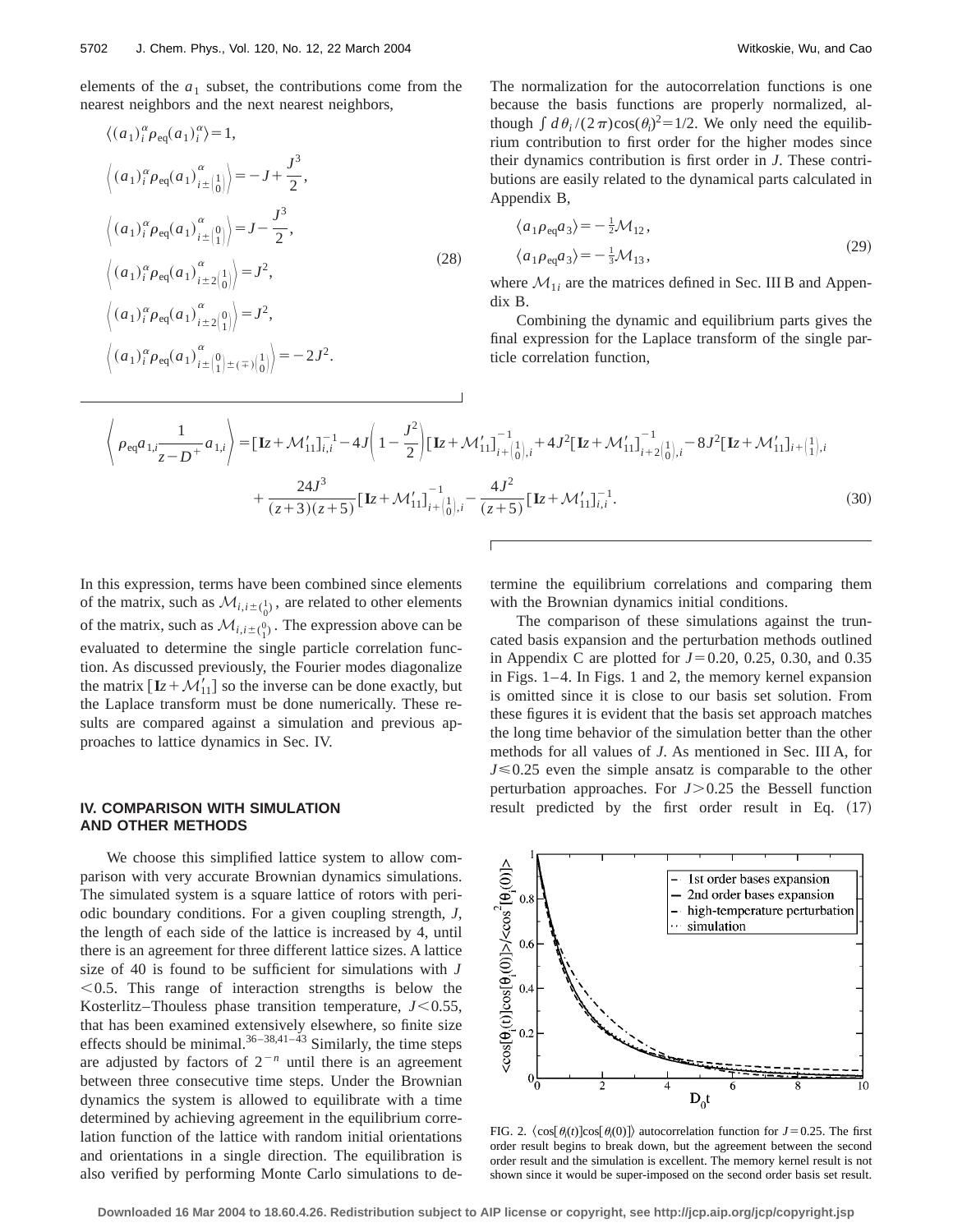

FIG. 3.  $\langle \cos[\theta_i(t)] \cos[\theta_i(0)] \rangle$  autocorrelation function for *J* = 0.30. In this figure, discrepancies between the memory kernel result becomes apparent in the long time regime.

outgrows the exponential term and the correlation function diverges. This prediction implies that the collective motions of the system are stronger than the dissipation of free diffusion. At this coupling strength, the system finds an additional mechanism for dissipation through coupling to higher basis functions. This result indicates that the higher order basis function become important at  $J \approx 0.25$ .

The second order basis set result incorporates these higher order contributions in the simplest form, an extra coupling between the first order basis set elements. These additional terms remove the divergence at  $J=0.25$  and push the point where the coupling is stronger than the free diffusion to higher values of *J*. The simplified incorporation of these extra basis functions assumes that the elements of  $\mathcal{M}_{23}$  and  $\mathcal{M}_{32}$  are zero and the off diagonal elements of  $\mathcal{M}_{22}$  and  $\mathcal{M}_{33}$ are also zero. These off diagonal terms result in similar expressions to the one that diverges in the first order calcula-



FIG. 4.  $\langle \cos[\theta_i(t)] \cos[\theta_i(0)] \rangle$  autocorrelation function for *J*=0.35. In the short time the memory kernel expansion achieves good agreement with the simulation, but discrepancies between the memory kernel result become apparent in the long time regime. Conversely, the basis set expansion has good agreement at extremely short and long times, but deviates slightly for intermediate times.

tion. Although we do not present a full analysis, these divergences are canceled by coupling to higher order spherical harmonics,  $\Sigma l_i > 5$ .

The cause of the divergence for strong coupling is also the reason for the success of this basis set expansion. The divergence results from the basis expansion capturing the collective behaviors of the rotors. A perturbation expansion corresponds to only calculating the nearest neighbor interactions, which does not capture the entire collective motions. As a result, the perturbation expansion is always a multiexponential. The memory kernel expansion also includes interactions among basis functions in a perturbative manner that will always result in exponential long time relaxation. The memory kernel expansion captures the short time mean field dynamics since the equilibrium contribution is incorporated into the expansion, but it does not directly incorporate collective dynamics. This feature is very evident in Figs. 3 and 4. The memory kernel expansion does a better job than the basis set expansion at capturing the short time behavior since the equilibrium distribution is better approximated in this expansion, but the fit starts to deviate from the simulation curve for  $t > 6$ . In contrast, the basis set deviates slightly from the simulation for intermediate times, but the calculation starts to fit the simulation data very well for longer times.

The agreement for short times is the result of the coupling between basis functions being retarded, so that the initial process corresponds to diffusion in a mean field environment that is not correlated to the motion of the rotor. Since we incorporate the equilibrium distribution, the shape of the potential energy surface at  $t=0$  is approximately correct resulting in the proper equation of motion. At intermediate times, the collective motions begin to play a role causing deviations from the behavior predicted by the basis set calculation. The two contributions to the collective behavior come from coupling between the first order basis set and coupling between the higher order basis sets. We treat the first order basis sets exactly, so that we get the contributions from their coupling correct. The contributions from higher order basis sets are treated approximately, but since the free diffusion term causes these contributions to decay faster than the contributions from the first order basis set, these higher order contributions become small at long times and better agreement at longer times is achieved. The memory kernel expansion captures the dynamics in the initial time by incorporating the correct mean field results, but it does not completely capture the collective behaviors that are important at longer times.  $(See Fig. 5.)$ 

As the interaction strength, *J*, increases, the collective motions of the rotors become more important causing a slow down in the overall relaxation. The slow down of the relaxation time is demonstrated in Fig. 6. As can be seen from Fig. 6, the relaxation time is a strong function of *J*. The calculated relaxation time is in good agreement with the simulation, but the calculation systematically underestimates the relaxation time. The calculation predicts a divergence in the relaxation time at  $J=0.38$ . Considering the predicted KT phase transition at  $J \approx 0.55$  discussed below (Sec. V) and the power-law behavior of the simulation at  $J=1.0$ , the diver-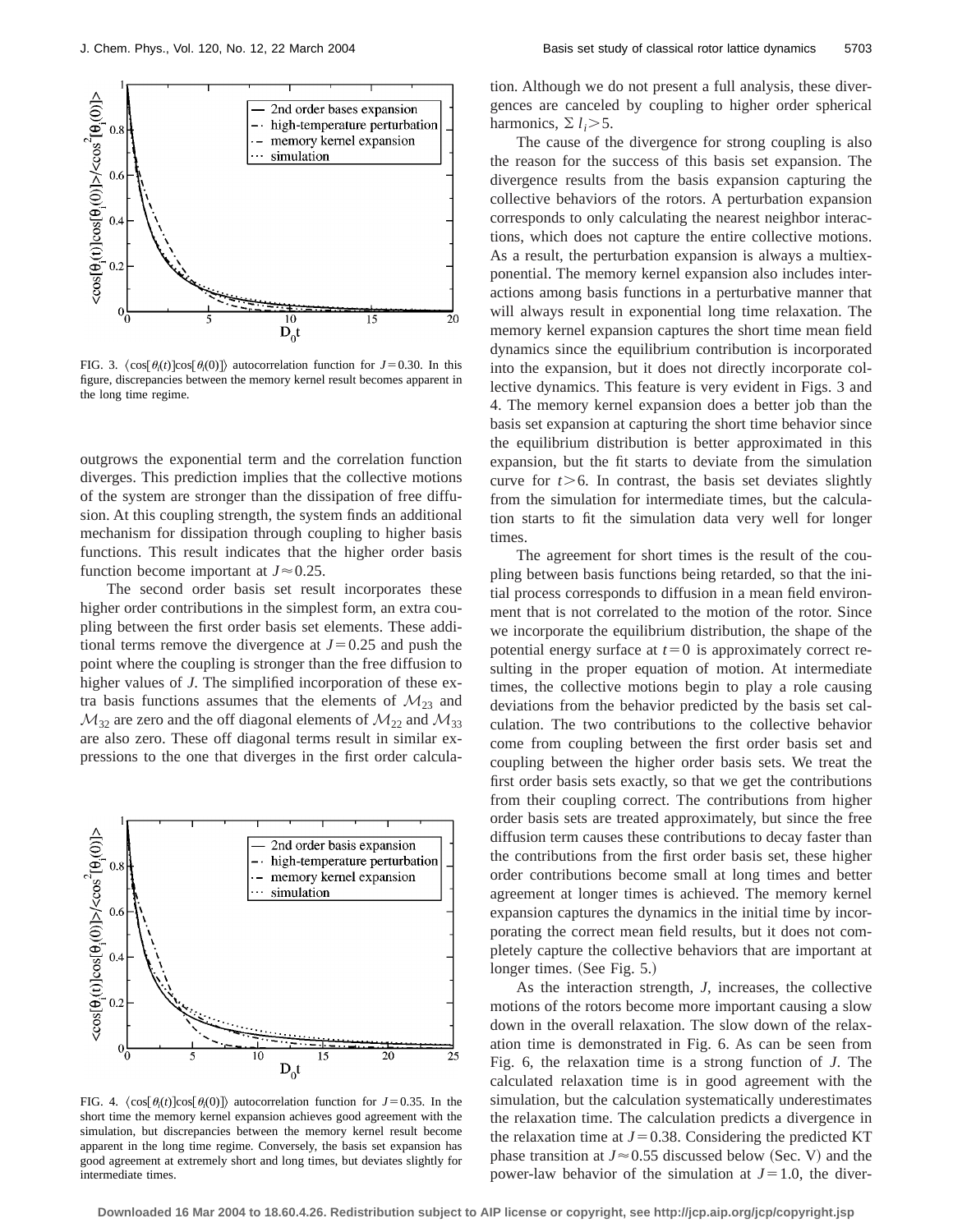

FIG. 5. The behavior of  $\langle \cos[\theta_i(t)] \cos[\theta_i(0)] \rangle$  for  $J = 1.0$ . The low temperature regime requires collective spin-wave modes. The spin-wave captures the correct initial decay since the potential is approximately harmonic and the spin-wave solution agrees with the long time power law. The deviation in the intermediate time is caused by the potential not being perfectly harmonic. The simulation has a slight finite size effect that causes some uncertainty in the power-law exponent of the simulation.

gence is expected for the system although the position of the divergence is difficult to determine from the simulation. The strong dependence on *J* comes from the increasing importance of larger clusters of spins. Eventually, all orders of the single rotor basis functions are necessary to capture the collective motions on long time scales, but the short time still depends on the motions of individual rotors in a mean field potential and is captured by this basis set, as long as the proper zero time correlations are incorporated. Capturing longer time collective behavior requires the introduction of another basis, such as the spin-wave basis. In Sec. V, we discuss the role of spin-wave modes for long time behavior. We also relate these considerations to similar results found in Langevin dynamics and mode-coupling theory.



FIG. 6. The mean relaxation time of a single rotor as a function of *J*. The relaxation time is a strong function of *J* because of the increasing importance of collective motions.

#### **V. LOW TEMPERATURE PHASE**

As discussed above, this system can be mapped onto the plane rotor model that has been extensively studied in the field of high temperature superconducting physics.<sup>36–38</sup> If we apply the mapping outlined in Sec. I  $[(\theta_{2i} \rightarrow \theta_{2i}), (\theta_{2i}+(\frac{1}{0})$  $\to -\theta_{2i+(\frac{1}{0})}), (\theta_{2i+(\frac{1}{0})} \to \pi - \theta_{2i+(\frac{0}{1})}),$  and  $(\theta_{2i+(\frac{1}{1})} \to \theta_{2i+(\frac{1}{1})})$  $(-\pi)$ ], the potential becomes

$$
\beta V(\{\theta_i\}) = -2J\sum_i \cos(\theta_i - \theta_j)(\delta_{i+(\frac{1}{0})} + \delta_{i+(\frac{0}{1})}). \quad (31)
$$

The low temperature phase of this system possesses the exotic Kosterlitz–Thouless phase transition, where the system fails to achieve long-range order at a finite temperature, but the distance dependence of the correlation between orientations of rotor is a power law.  $36-38,41-43$  Although discrepancies in simulations exist, the phase transition occurs around  $0.85<(\beta V)^{-1}<0.95$ , where  $\beta$  is the inverse temperature. This temperature corresponds to  $J \approx 0.55$ , which is above the region that our basis set expansion is accurate so we introduce a spin-wave basis set that captures the collective modes of the system at low *T*.

The harmonic basis set expansion is applied to  $J=1.0$ . The simulation is the same as the high temperature simulations, but a slightly larger lattice of  $52\times52$  was required, and some size effects are still present even for this lattice. A comparison of the simulation and the spin-wave solution is presented in Fig. 5. At low temperatures, a single rotor spends most of its time in the bottom of the well formed by the interactions with its neighbors. Due to the periodic nature of this potential with only a single minimum, even if the rotor hops over the barrier, it returns to the well from the other side. As a result, the movement of a single rotor is not important for long time behavior. The important motion on long time scales is the diffusion of the well, which is a collective motion that depends on the movement of the neighbors. We make a harmonic approximation for the well with a single force constant  $\kappa$ . The potential becomes  $-2J\cos(\theta_i)$  $-\theta_j \approx -\text{const} + (1/2) \kappa (\theta_i - \theta_j)^2$ . Mean field variational arguments determines that the force constant of the harmonic pseudopotential is given by the expression found in a reference,  $\kappa = 2J \exp(-1/(4\kappa))$ .<sup>41</sup> For  $J < 0.34 = J_c$ , the only solution to this equation is  $\kappa=0$ . For  $J \ge J_c$ ,  $\kappa$  initially grows as  $(J - J_c)^{1/2}$ . For large  $J \ge 0.34$ ,  $\kappa$  approaches the value of *J* as a power law,  $(\kappa/2J) \rightarrow 1 - \frac{1}{8}J^{-1} + O(J^{-2})$ . This behavior is common for mean field solutions.

Standard analysis gives the Green's function for the motions of the harmonic modes of the system (spin waves),  $\theta_k$  $= (1/N)\sum_j \exp[k \cdot j] \theta_j$ . The  $\langle \cos(\theta_i(t))\cos(\theta_i(0)) \rangle$  correlation function becomes a result of simple Gaussian integrals,

$$
\langle \cos(\theta_i(t)) \cos(\theta_i(0)) \rangle
$$
  
=  $\frac{1}{2} \exp\left(-2 \int_0^{D_0 t} dt' \exp(-2d\kappa t') I_0^d(2\kappa t') \right)$ , (32)

where *d* is the dimension of the lattice. For  $d=2$  the integral in the exponential resembles the first order basis set result.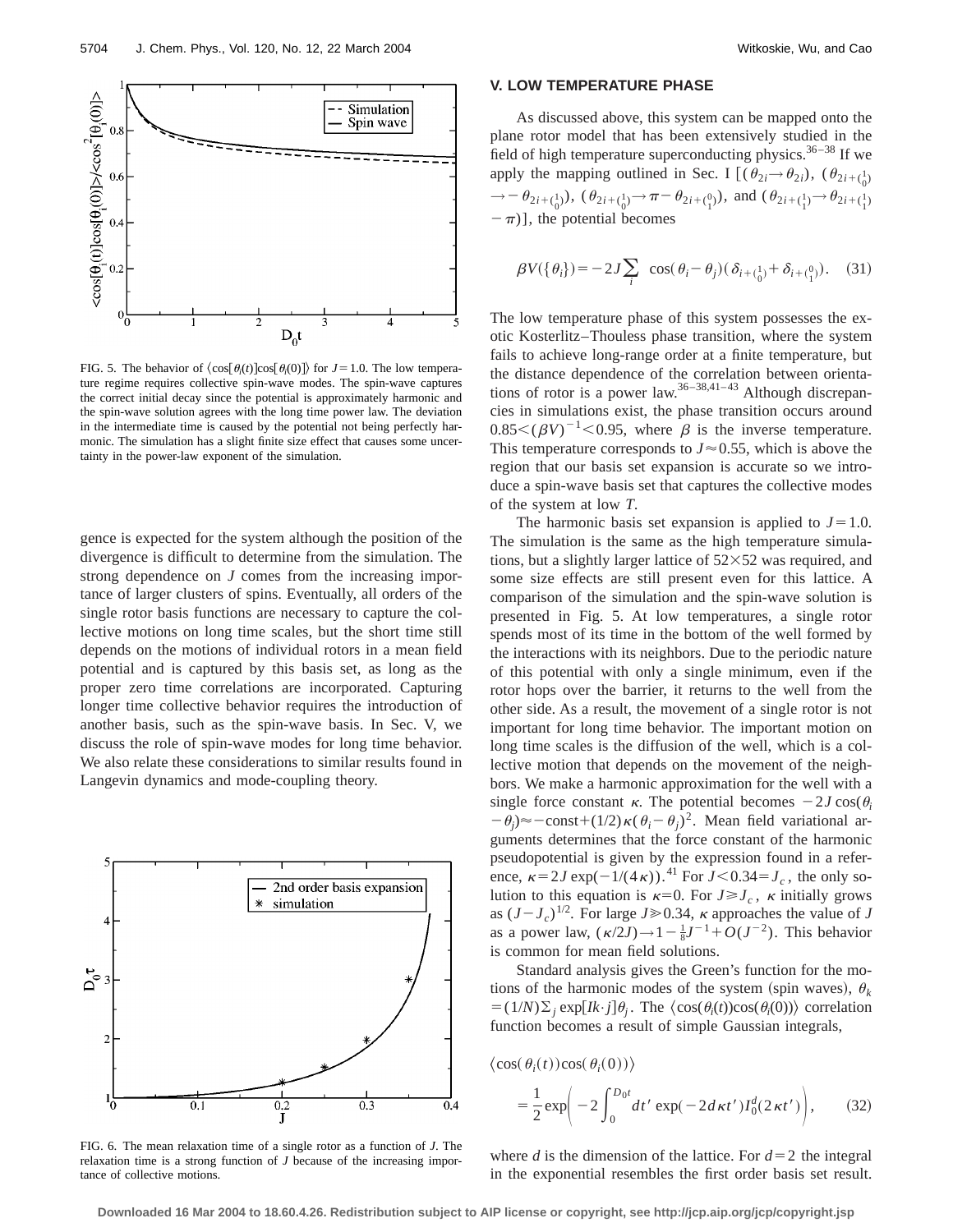Since the Bessell function,  $I_0(t)$ , behaves as  $\left(\frac{1}{\sqrt{2\pi t}}\right)e^t$  for large values of *t*, we can approximate for large values of  $t$ , we can  $-2\int_0^{D_0 t} dt' I_0^2$  $(2\kappa t')e^{-2(2\kappa)t'}$  as const+ $-2\int_{D_0t_0}^{D_0t}$  $\frac{D_0 t}{D_0 t} dt'$  $\times$ [1/2 $\pi$ (2 $\kappa$ )*t'*]=const-(1/2 $\pi$  $\kappa$ )ln(*D*<sub>0</sub>*t'*). In this expression  $t_0$  is a time where the approximation becomes valid. Since the log is in the exponential, the resulting expression for the correlation decay is a power law with a small exponent of  $(2\pi\kappa)^{-1}$ . This power-law decay is expected for a strongly coupled system, and can be understood through an analogy with Goldstone modes. As the *k* vector of the normal modes goes to zero, the force constant of the modes, i.e., density of states, also goes to zero and at any time scale there is always a slow component, which results in the power law. Interestingly, for  $d \geq 3$  the integral is finite and the correlation function does not decay to zero. For  $d=1$ , the long time behavior of the integral is  $t^{1/2}$  and the system behaves as a stretched exponential. The stretched exponential occurs naturally in this calculation and demonstrates the role of the density of states around zero in determining the long time functional form. In analogy to thermodynamics, three is the critical dimension.

As seen in Fig. 5, similar to the results with the high temperature basis set, the spin-wave approximation captures the short time behavior fairly well since the potential is approximately harmonic. For intermediate times there is a slight discrepancy between the behaviors of the two systems. This effect is a result of the potential being not truly harmonic and allows additional relaxation through defects which is similar to defect mediated melting in the KT phase transition.<sup>36–38,41–43</sup> The simulation and the spin-wave solution behave as power laws in the long time limit with similar exponents. The exponent is 0.065 for the spin wave versus the simulation result, which is approximately 0.072. Although the defect relaxation mechanisms that are not captured by the spin wave may cause the discrepancies, a finite size effect causes uncertainty in the simulation exponent so the spin-wave prediction is well within the error in the measurement of the simulation result for low temperature.

Considering that both the simulation and the spin-wave calculation behave as similar power laws in the long time limit, the spin-wave basis set appears to capture the fundamental long time relaxation mechanisms of this system. The deviations occur during intermediate times before the system enters into the power law. From this point of view, the error in the calculation appears to be caused by a weighting between short time components of the relaxation and the long time power-law components. The spin wave simply overestimates coefficient of the power-law contribution to the relaxation.

The failure to capture intermediate time correlations, but the success at capturing both short and long time behaviors can be understood through barrier hopping. The short time agreement is caused by intrawell relaxation that is captured by the harmonic potential. The deviation at intermediate times is caused by a barrier hopping mechanism. For the harmonic potential, the system can only relax by sliding down the sides of the well, but the real system has the ability to jump over the barrier to the other side, which adds an

additional relaxation mechanism that occurs at intermediate times. As the temperature is lowered, the importance of the hopping mechanism will reduce. The hopping causes a loss of correlations, which reduces the overall height of the correlation function as it enters into the power-law regime. This loss is not captured by the spin wave. However, barrier hopping is not as important as expected for a single well periodic potential since the particle will enter the well on the other side. As discussed above, it is the diffusion of the well itself that dominates the long time relaxation. Since the well is formed by four nearest neighbors, the relaxation of the well is determined by collective motions. The time separation of single particle intrawell relaxation and the collective relaxation of the wells makes the harmonic approximation of this long time relaxation accurate, which results in the agreement of the power-law exponents.

### **VI. CONCLUDING REMARKS**

In this paper we examined a two-dimensional rotor model with local interactions. By using different truncated basis sets, we are able to capture the behavior of this system in both the high temperature and low temperature regimes. For very high temperature, the rotors act independently, but their interactions hinder each other. This results in long time Debye relaxation with a reduced diffusion constant. For stronger interactions, the rotors begin to show collective motions, which results in strongly non-Debye behavior. At lower temperatures, the system behaves as a spin-wave system with long time power-law relaxation.

As demonstrated for this simple planar rotor model, generalized Langevin dynamics can be applied in various forms. The basic requirement is the ability to approximately remove some degrees of freedom by introducing a memory kernel. The standard approach to deriving the GLE is with projection operator methods that use a specific projection operator (or inner-product). These projection operator approaches have been successfully used in many applications. One difficulty with the standard projection operators is the restriction on the basis elements and the incorporation of the equilibrium distribution in the inner-product of the space. If the rotor orientation is the desired quantity of interest, practical implementations of the standard projection operator approach restricts the basis set to one that contains the single rotor orientation. The basis set of individual rotors is not orthogonal with respect to the equilibrium weighted innerproduct, and applying the Gram–Schmidt procedure is necessary, which can make the equations complicated and obscure the physics.

Another approach to generalized Langevin dynamics is a basis set approach. In this approach, we choose the basis set and then define the desired quantities in terms of overlaps of the basis set elements. Different basis sets may have an advantage over other basis sets as shown by the spin-wave fit in the low temperature and long time versus the single particle basis set in the high temperature and short time. This approach is also a projection operator technique, but the projection is with respect to the basis set instead of the measured degree of freedom with an equilibrium weighted innerproduct. In this approach the projection operator is tempera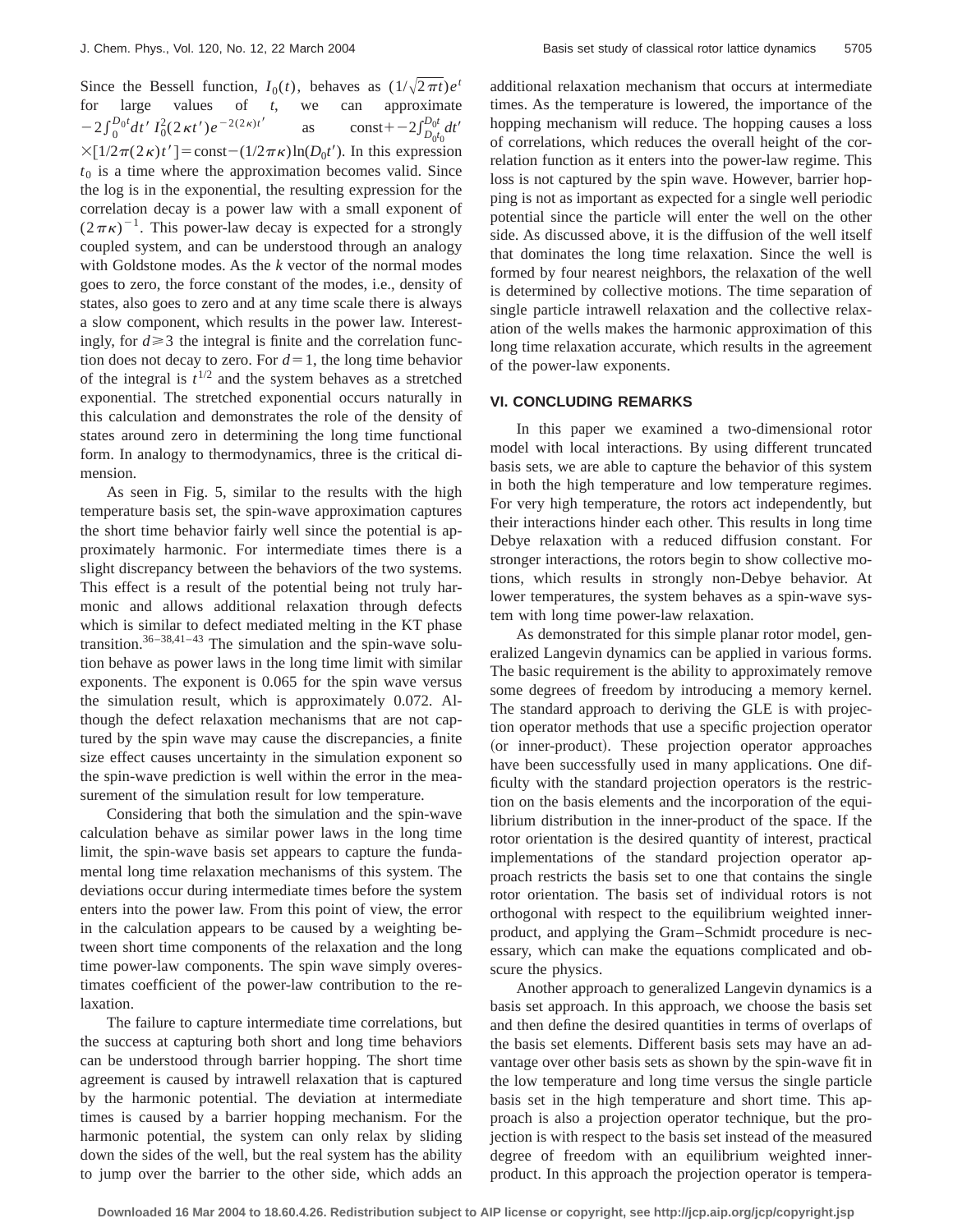ture and interaction independent. One can easily perform transformation on this basis set, like the Fourier transform performed in Sec. III A. This truncation is independent of the equilibrium distribution, which may be useful in studying systems far from equilibrium. The basis set has the ability to capture collective motions that are omitted in the standard projection operator approaches, which is important in different applications.

The two approaches to deriving generalized Langevin dynamics are complementary, as are different basis sets, and should be used together to determine various properties of the system. The standard projection operator approach accurately captures the many-body equilibrium effects while the truncated basis set approach captures collective motions directly. These two strengths will be combined in future studies of these Brownian dynamic systems. The inner-product space, which defines the projection operator, should be chosen to reveal the desired physics. As is standard in linear algebra, proper choices of basis sets make computation easier. The basis set approach is used to determine the properties of the facilitated kinetic Ising model in a companion paper.<sup>34</sup> Future work extends this approach to a dipolar system that is similar to the original model studied by Zwanzig, but where disorder in the particle positions is introduced.<sup>1,2</sup>

# **ACKNOWLEDGMENTS**

This research is supported by the AT&T Research Fund Award, the NSF Career Award (No. Che-0093210) Camille Dreyfus Teacher-Scholar Award, and Petroleum Research Fund.

#### **APPENDIX A: THE BASIS SET AND GLE**

The standard derivation of the GLE equation for manyparticle dynamics follows the Zwanzig–Mori projection operator formalism. The general spirit of projection operator methods is to separate the dynamics into different contributions, which can then be approximated through various techniques. The equations after the application of the projection operator are exact, but the approximations required to evaluate expressions will differ with different projection operators. Because the initial equations are exact, all projection operator methods are formally equivalent. The benefits and disadvantages of using different projection operators will depend on the application. Hynes and Deutch discuss various classes of projection operators and when these operators are generally applied.44 Generally, using different projection operators correspond to different representations of the same dynamics.

The quantities that we measure correspond to the elements of the basis set  $A_1$  defined above. The projection operators **P** and **Q** are traditionally defined as **P**  $=$  $|A_1\rangle$ **K**<sub>11</sub><sup>-1</sup> $\langle A_1|$  and **Q=I-P**. The matrix **K**<sub>11</sub> is the matrix elements that result from the inner product of the elements of the  $A_1$  basis set,  $\mathbf{K}_{11} = \langle A_1 | A_1 \rangle$ . The standard GLE approach defines this inner-product as  $\langle A|B \rangle = \int d\Gamma A^{\dagger}B \rho_{eq}$ . In this expression for the inner-product,  $d\Gamma$  denotes integration over the phase space and  $\rho_{eq}$  is a weighting by the equilibrium distribution. This definition is not necessary and results in a complicated expression for  $K_{11}$  and forces us to use Gram– Schmidt to construct an orthogonal basis set,

$$
Q_1 = A_1,
$$
  
\n
$$
Q_2 = A_2 - \langle \rho_{eq} A_2 Q_1 \rangle \langle \rho_{eq} Q_1 Q_1 \rangle^{-1} Q_1,
$$
  
\n
$$
Q_3 = A_3 - \langle \rho_{eq} A_3 Q_1 \rangle \langle \rho_{eq} Q_1 Q_1 \rangle^{-1} Q_1
$$
  
\n
$$
- \langle \rho_{eq} A_3 Q_2 \rangle \langle \rho_{eq} Q_2 Q_2 \rangle^{-1} Q_2,
$$
  
\n...

The equilibrium weighted inner-product must be evaluated with perturbation methods, and the equilibrium distribution appears in many places in the expression, unlike the inclusion in the initial condition in the basis set approach. Many of these terms cancel, but the algebra is increased greatly. This expansion makes the basis set elements complicated functions of the perturbation parameter. As a result, one does not necessarily achieve higher accuracy by including the equilibrium distribution in the inner-product.

The complications caused by the equilibrium distribution can be avoided by using an unweighted inner product. At each order in the expansion, the resulting equation is equivalent to the standard GLE since the two expansions only differ by higher order terms. The GLE can be calculated from the basis set approach resulting in the expression

$$
\dot{C}(t) = \langle \dot{A}_1(t)A_1(0) \rangle = -\Omega C(t) - \int_0^t M(t-\tau)C(\tau)d\tau,
$$
\n(A2)

where  $\Omega$  is the decay rate,  $\Omega = \langle A_1 | \mathbf{D} | A_1 \rangle \mathbf{K}_{11}^{-1}$ , and  $M(t)$  is the memory kernel,  $M(t) = \langle f(t) | f(t) \rangle K_{11}^{-1}$ . The memory kernel's Laplace transform can be easily expressed in the basis set notation  $M(z) = M_{12}C_2(z)M_{12}$ , with

$$
\hat{C}_2(z) = [z\mathcal{I} - \mathcal{M}_{22} - \mathcal{M}_{23}(z\mathcal{I} - \mathcal{M}_{33} - \cdots)^{-1} \mathcal{M}_{23}]^{-1}.
$$
\n(A3)

The expression for  $\hat{C}_2(z)$  is the result of Mori's continued fraction.

The projection operators are constructed from the definition of the inner-products. To any order in the perturbation expansion, the projection operators will be equivalent, but for some many-particle systems such as this problem, excluding the equilibrium distribution from the definition of the projection operator brings benefits by separating kinetic and equilibrium effects, making the projection operator independent of the order of the perturbation expansion, and allowing one to naturally change basis sets to measure different effects, such as single particle properties versus Fourier modes.

# **APPENDIX B: MATRIX ELEMENTS FOR TRUNCATED BASIS SET EXPANSION**

The matrix elements of the truncated basis set expansion are calculated by applying the adjoint diffusion operator to the basis set element and taking the inner-product of this expression with the other elements of the basis set. In these expressions, the basis set elements will once again be in tensor form, with  $\alpha$ ,  $\beta$ , and  $\gamma$  and *i*, *j*, *k* referring to the row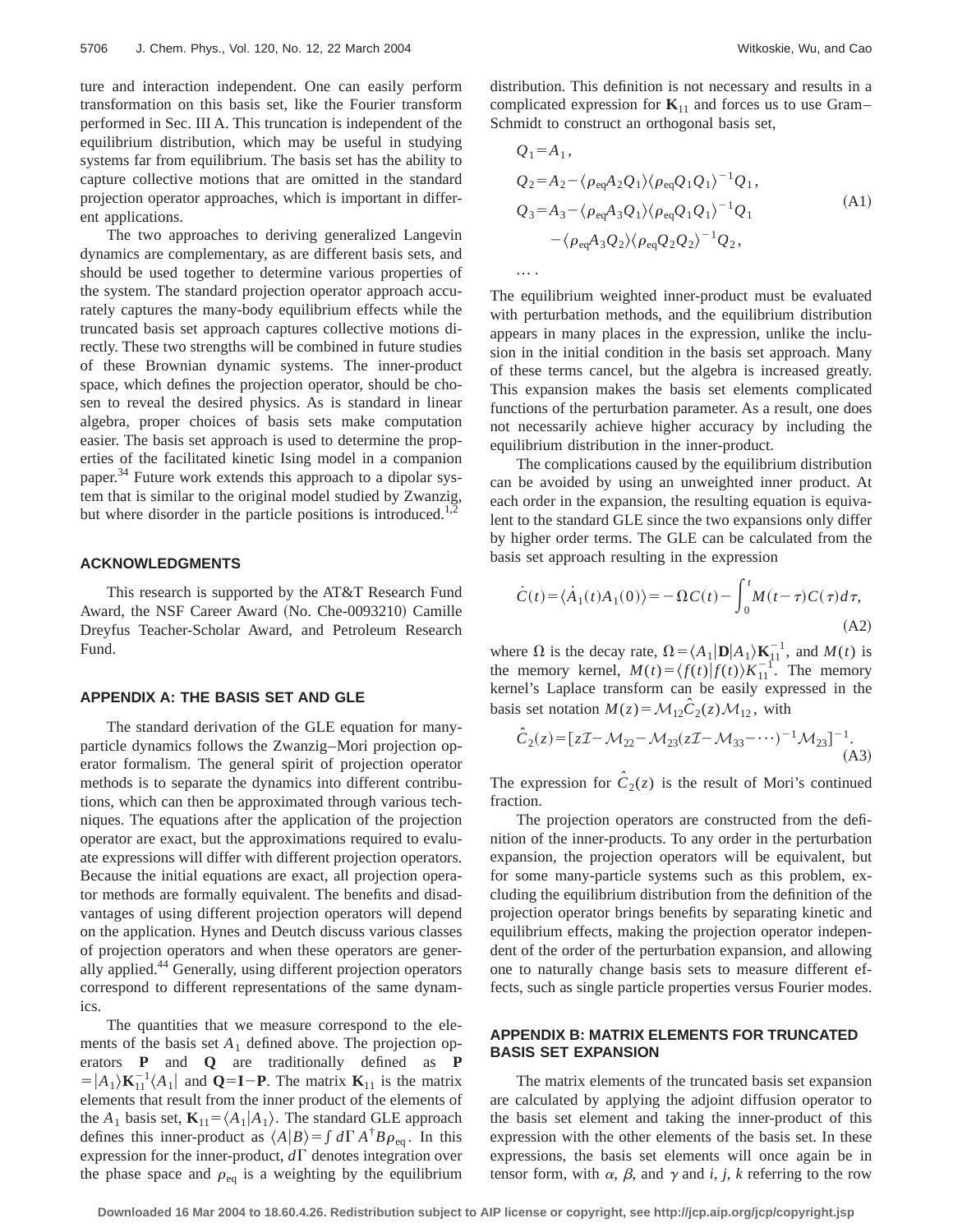of the matrix element and  $\xi$ ,  $\eta$ , and  $\nu$  and  $p$ ,  $q$ , and  $r$  referring to the column. Other variables that appear in the expressions are dummy values that are summed over. We also introduce a permutation operator,  $\mathbf{P}_{ijk}^{\alpha\beta\gamma}$ , which implies that the permutation of all variables must be taken. Italic characters still refer to lattice position and greek characters refer to  $cos(\theta_i)$  or  $\sin(\theta_i)$ . Also following previous notation, the order of the italic characters corresponds to the order of the greek characters so that the expressions are similar to

$$
(\mathcal{M}_{22})^{\alpha\beta\gamma\xi\eta\nu}_{ijk\rhoqr} = \langle (a_2)^{\alpha\beta}_{ijk} | \mathbf{D}^{\dagger}(a_2)^{\xi\eta\nu}_{pqr} \rangle. \tag{B1}
$$

We used the fact that the basis set is real to exchange the order in the inner-product. With this notation, the matrix elements become the overlap of  $\mathbf{D}^{\dagger}(a_1)^{\alpha}$  with the other basis elements,

$$
(\mathcal{M}_{11})_{ip}^{\alpha\xi} = \langle (a_1)_i^{\alpha} | \mathbf{D}^{\dagger} (a_1)_p^{\xi} \rangle = \delta^{\alpha\xi} \delta_{ip} + J \mathbf{T}_{ip}^{\alpha\xi},
$$
  
\n
$$
(\mathcal{M}_{21})_{ijkp}^{\alpha\beta\gamma\xi} = \langle (a_2)_{ijk}^{\alpha\beta\gamma} | \mathbf{D}^{\dagger} (a_1)_p^{\xi} \rangle = 0,
$$
  
\n
$$
(\mathcal{M}_{31})_{ijq}^{\alpha\beta\xi} = \langle (a_3)_{ij}^{\alpha\beta} | \mathbf{D}^{\dagger} (a_1)_p^{\xi} \rangle
$$
  
\n
$$
= -\sqrt{2} J \langle u_p^{\xi} | (\mathbf{B}_2)_i^{\alpha\lambda} \rangle \mathbf{T}_{iq}^{\lambda\eta} \delta_{ip}.
$$
  
\n(B2)

In the above expression, the dummy index,  $\lambda$ , is summed over to give the final expression and the inner-products refer to a matrix that is determined by the element by element inner-product. Note the tensor form of the expressions, which is consistent with the formalism presented above with  $\delta_{ip}$  and  $\delta^{\alpha\xi}$  being Kronecker- $\delta$  functions.

We get a similar expression for the overlap of the  $\mathbf{D}^{\dagger}(a_2)$  basis elements,

$$
(\mathcal{M}_{12})_{ipq}^{\alpha\xi\eta} = \langle (a_1)_i^{\alpha} | \mathbf{D}^{\dagger} (a_2)_p^{\xi\eta\nu} \rangle = J \sum_{\mathbf{P}_{pq}^{\xi\eta\nu}} \mathbf{T}_{pq}^{\xi\eta} \delta^{\alpha\gamma} \delta_{ir},
$$
  
\n
$$
(\mathcal{M}_{22})_{ijkpqr}^{\alpha\beta\gamma\xi\eta\nu} = \langle (a_2)_{ijk}^{\alpha\beta\gamma} | \mathbf{D}^{\dagger} (a_2)_p^{\xi\eta\nu} \rangle
$$
  
\n
$$
= \sum_{\mathbf{P}_{ijk}^{\alpha\beta\gamma} \mathbf{P}_{pq}^{\xi\eta\nu}} \delta^{\alpha\xi} \delta_{ip} \delta^{\beta\eta} \delta_{jq} \delta^{\gamma\nu} \delta_{kr},
$$
  
\n
$$
+ J/2 \mathbf{T}_{ip}^{\alpha\xi} \delta^{\beta\eta} \delta_{jq} \delta^{\gamma\nu} \delta_{kr},
$$
  
\n
$$
(\mathcal{M}_{32})_{ijpqr}^{\alpha\beta\xi\eta\nu} = \langle (a_3)_{ij}^{\alpha\beta} | \mathbf{D}^{\dagger} (a_2)_{pqr}^{\xi\eta\nu} \rangle = 0.
$$
  
\n(B3)

It is important to note that  $(p > q > r)$  is part of the definition of the elements of the  $(a_2)$  basis functions so that the permutation gives  $exp(-3t)$  for free diffusion.

The final overlap matrices that we must calculate is for the  $\mathbf{D}^{\dagger}(a_3)$  terms,

$$
(\mathcal{M}_{13})_{ipq}^{\alpha\xi\eta} = \langle (a_1)^{\alpha}_{i} | \mathbf{D}^{\dagger}(a_3)^{\xi\eta}_{pq} \rangle
$$
  
\n
$$
= 3 \sqrt{2} J \langle u_i^{\alpha} (\mathbf{B}'_1)^{\xi\lambda}_{p} \rangle \mathbf{T}^{\lambda\eta}_{pq} \delta_{ip},
$$
  
\n
$$
(\mathcal{M}_{23})_{ijkpq}^{\alpha\beta\gamma\xi\eta} = \langle (a_2)^{\alpha\beta}_{ijk} | \mathbf{D}^{\dagger}(a_3)^{\xi\eta}_{pq} \rangle
$$
  
\n
$$
= 2^{3/2} J \sum_{\mathbf{P}^{\alpha\beta\gamma}_{ijk}} \langle u_i^{\alpha} (\mathbf{B}'_1)^{\xi\lambda}_{p} \rangle \mathbf{T}^{\lambda\beta}_{p,k} \delta^{\gamma\eta} \delta_{kp}, \qquad (B4)
$$
  
\n
$$
(\mathcal{M}_{33})_{ijpq}^{\alpha\beta\xi\eta} = \langle (a_3)^{\alpha\beta}_{ij} | \mathbf{D}^{\dagger}(a_3)^{\xi\eta}_{pq} \rangle
$$
  
\n
$$
= 5 \delta^{\alpha\xi} \delta_{ip} \delta^{\beta\eta} \delta_{jq} + J \mathbf{T}^{\beta\eta}_{jq} \delta^{\alpha\xi} \delta_{ip}
$$
  
\n
$$
+ 2 J \langle \mathbf{u}_{2i}^{\alpha} (\mathbf{B}_2)^{\lambda\eta}_{q} \rangle \mathbf{T}^{\lambda\xi}_{pq} \langle \mathbf{u}_{j}^{\beta} (\mathbf{B}'_1)^{\xi\xi}_{p} \rangle,
$$

where

$$
(\mathbf{B}'_m)_i = \begin{bmatrix} \cos(m\,\theta_i) & -\sin(m\,\theta_i) \\ \sin(m\,\theta_i) & \cos(m\,\theta_i) \end{bmatrix},\tag{B5}
$$

has a similar definition as  $(\mathbf{B}_m)_i$  above. The dummy variables  $\lambda$  and  $\zeta$  are summed over all arguments. From these expressions we are able to approximately determine the matrix elements in Eq.  $(8)$ , which allows us to calculate the dynamics of the system.

# **APPENDIX C: DIRECT PERTURBATION AND MEMORY KERNEL PERTURBATION EXPANSION**

Figures 1–4 compare our truncated basis set expansion with other perturbation methods that have been previously used to study similar lattice systems. In this appendix, we outline two alternative approaches and give the expressions that result from these methods.

# **1. Direct perturbation**

The direct perturbation approach has been successfully used to study the Brownian dipolar lattice.<sup>1,2</sup> This method is easily understood by Laplace transforming the equation

$$
C_{ij}^{\alpha\beta}(z) = \langle \rho_{eq}\vec{u}_i^{\alpha}[\mathbf{I}z - \mathbf{D}^{\dagger}]^{-1}\vec{u}_j^{\beta} \rangle = \langle \rho_{eq}\vec{u}_i^{\alpha}[\mathbf{I}z - \mathbf{D}_0^{\dagger}]^{-1}\vec{u}_j^{\beta} \rangle + \langle \rho_{eq}\vec{u}_i^{\alpha}[\mathbf{I}z - \mathbf{D}_0^{\dagger}]^{-1}\mathbf{D}_1^{\dagger}[\mathbf{I}z - \mathbf{D}_0^{\dagger}]^{-1}\vec{u}_j^{\beta} \rangle
$$
  
+  $\langle \rho_{eq}(\{\theta_i\})\vec{u}_i^{\alpha}[\mathbf{I}z - \mathbf{D}_0^{\dagger}]^{-1}\mathbf{D}_1^{\dagger}[\mathbf{I}z - \mathbf{D}_0^{\dagger}]^{-1}\mathbf{D}_1^{\dagger}[\mathbf{I}z - \mathbf{D}_0^{\dagger}]^{-1}\vec{u}_j^{\beta} \rangle + \cdots$  (C1)

Similar to above,  $\mathbf{D}_0^{\dagger}$  is the free diffusion operator and  $\mathbf{D}_1^{\dagger}$  is the term that comes from the interactions, Eq.  $(2)$ . The equilibrium contribution,  $\rho_{eq}(\{\theta_i\})$  is determined using the same method we use in Sec. III C. This expansion can be easily calculated up to second order, as well as inverted into the time domain. The resulting expression for  $D_0=1$  is

As we can see, this expression is a simple sum of polynomials multiplying exponentials, which does not reflect the complex behavior of our simple system for modest values of 
$$
J
$$
.

#### **2. Memory kernel expansion**

 $C_{ii}^{\alpha\alpha}(t) \approx (1 - J^2/2) \exp[-t] + 2J^2t \exp[-t]$  $+4J^2t^2 \exp[-t]+J^2/2 \exp[-5t]$ . (C2)

The memory kernel expansion approach has also been used to study the dipolar lattice.<sup>10,11</sup> This expansion starts from the Zwanzig–Mori projection formalism,